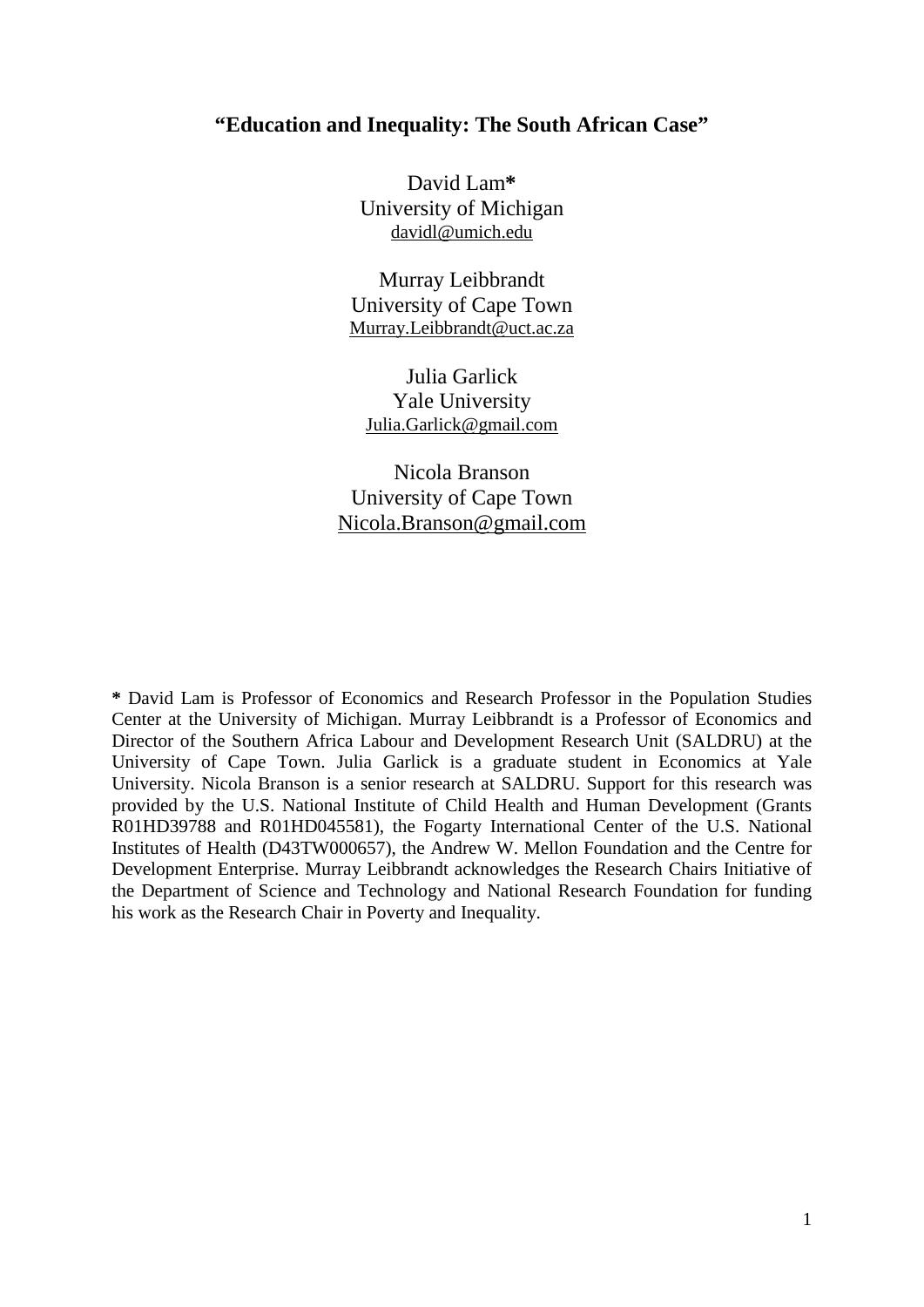### **Abstract**

Following the international literature, income inequality decompositions on data from contemporary South Africa show that the labour market is the key driver of overall household inequality. In order to understand one of the channels driving this labour market inequality, we use national household survey data to review changing returns to education in the South African labour market over the last 15 years; with a focus on both the returns to getting employment as well as the earnings returns for those that have employment. We show that South Africa has experienced a skills twist with the employment and earnings returns to matric and post-secondary education rising and the returns to levels of education below this remaining constant. Then, based on a regression based decomposition of earnings inequality, we show that this has had a major impact on earnings inequality. Indeed, the increase in returns to post-secondary education has directly counteracted the equalising gains that have been made by increased educational attainment, resulting in consistent levels of inequality over time.

South Africa has very high levels of unemployment thus making it imperative to incorporate the job allocation process into the analysis of earnings inequality. This is not a trivial analytic challenge and while the analysis in this paper is a promising start, the challenge to a more integrated analysis of employment and earnings remains. For the conference paper we will extend the analysis by simulating a full labour market process from employment rationing through to earnings for those with employment. This will allow us to derive a series of "full labour market earnings distributions" at difference points over the post-apartheid period and also to assess the role of education through a series of counterfactual simulations.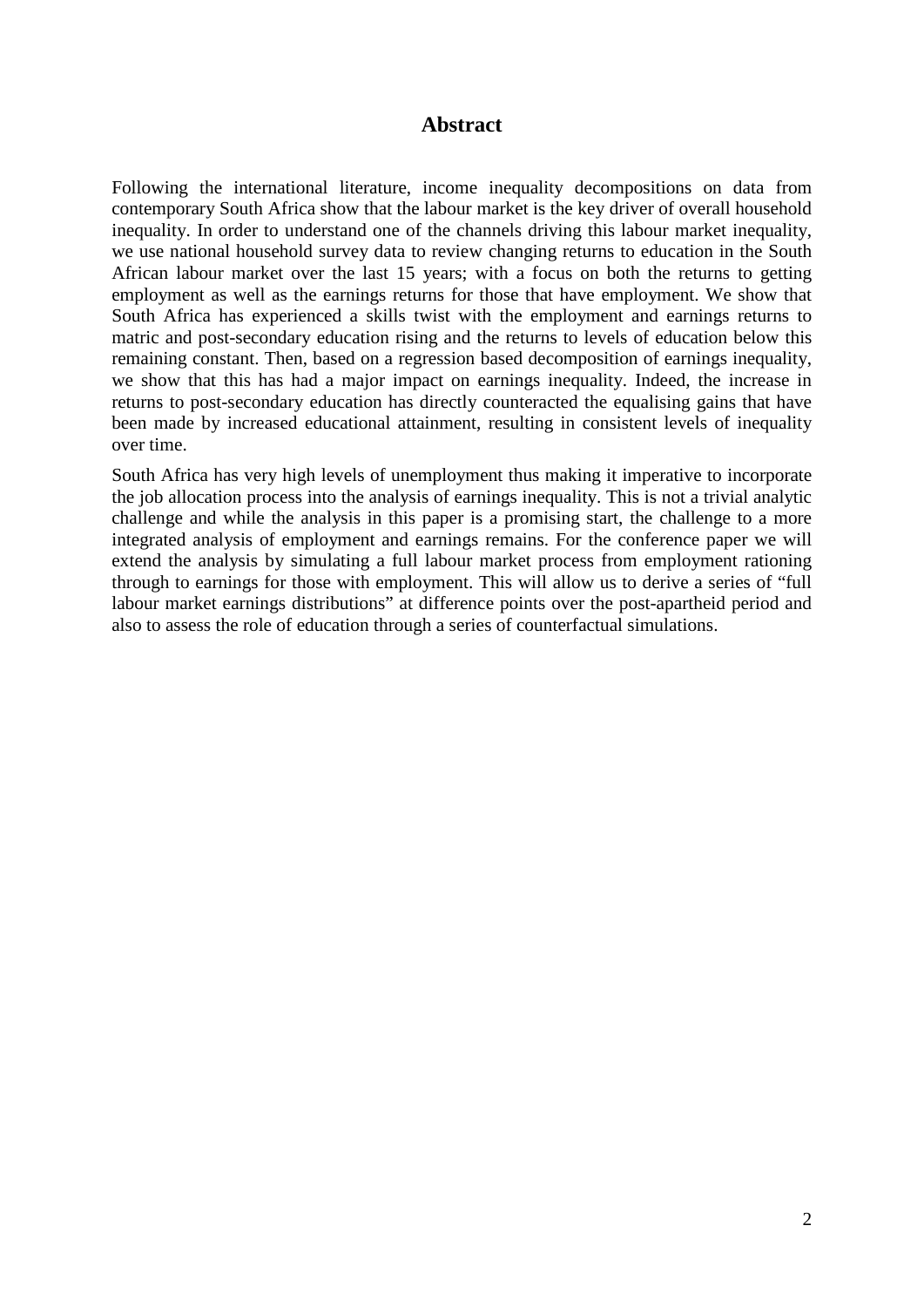## **1. Introduction**

The need to invest in human capital has been recognised in development economics for a long time. While other fashions have come and gone the case for such investment has grown stronger over time. Increased globalization and the consequent changing international demand for labour patterns have strengthened this case in general but have changed it too. A dominant outcome of these patterns is that they have increased inequality within developing economies and a focus on inequality is an interesting and useful prism through which to view the contemporary case for investment in human capital in general and in South Africa specifically. Human capital typically includes both skills and health. These two aspects often have different causes and consequences, and both have extensive literature devoted to them. This paper will consider only education, to provide thorough coverage rather than a broad overview.

The paper starts with a review of international thinking on education and inequality. This highlights the importance of forces coming from the labour market and looks at debates that have emerged about education policies in response to this situation. The next section turns to a review of the South African empirical evidence. The analysis is presented in section 4. First we show how the distribution of schooling has improved, with increases in schooling for nonwhites resulting in a smaller racial gap. Next, we show that earnings inequality has remained consistently high since the end of apartheid. Taking advantage of the large national surveys collected for every year between 1997 and 2007, we estimate employment and earnings regressions that can be used to analyze the determinants on earnings inequality. We find offsetting effects related to education. On the one hand, the improvements in the distribution of schooling have tended to reduce overall inequality. On the other hand, increased returns to schooling for those with some post-secondary education, have tended to increase inequality.

The key insight from this discussion is that both more and better education is being demanded of the South African education system in order for it to become a more egalitarian force in the labour market and in general. Unlike much of the developing world, South Africa's school enrolment rates are very high into the middle secondary school years. The challenge is to build on the post-apartheid successes in increasing average years of schooling for the population so that most youth complete secondary schooling. This is doable. The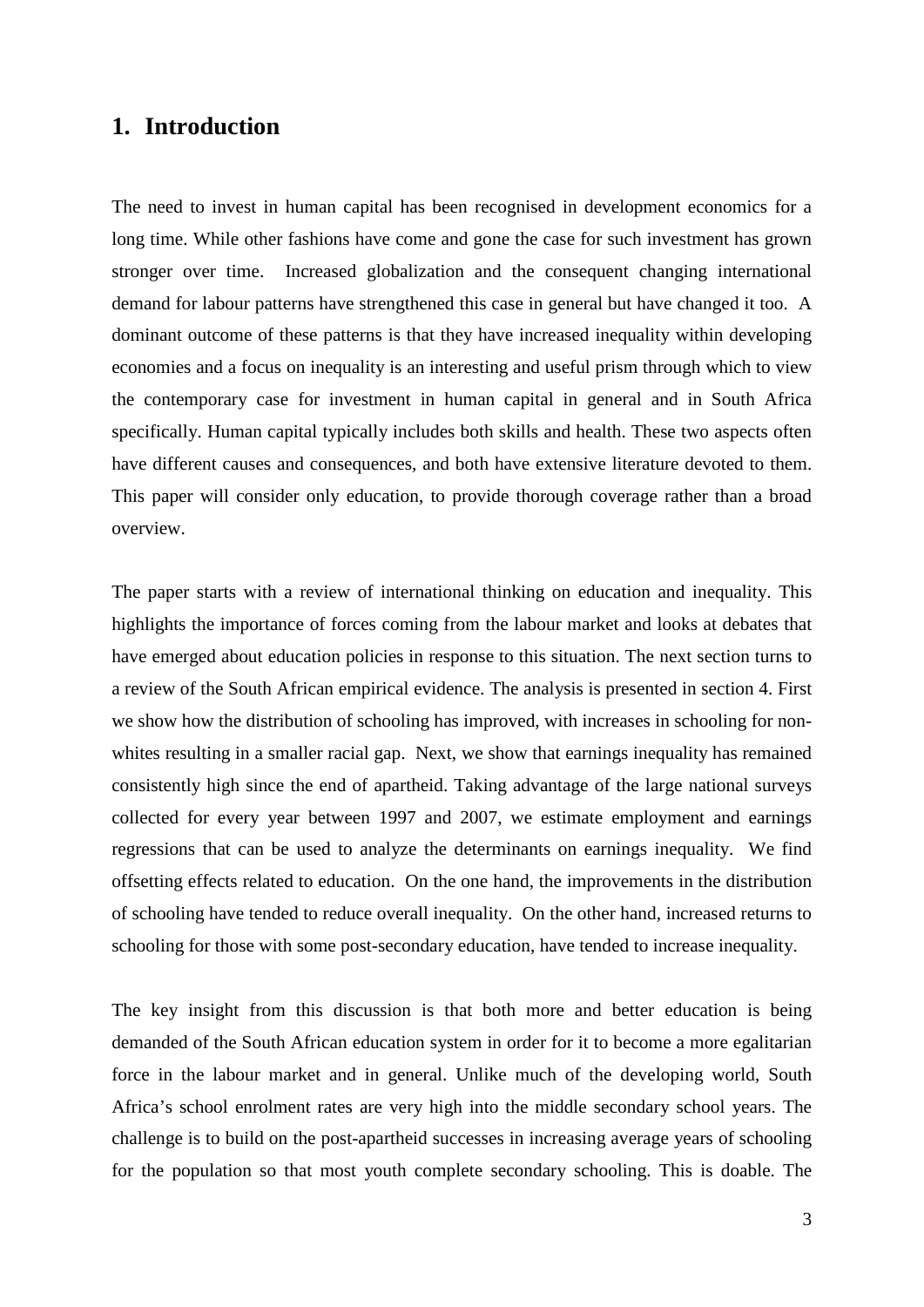harder issue, which arises in the international milieu and in South Africa too, is the centrality of improving the quality of education.

# **2. Review of international literature**

While there is a general consensus that investment in human capital is good both for growth as well as for the reduction in poverty and inequality, there is much disagreement over the precise quantitative effects of human capital on growth, poverty and inequality and over the most efficient forms of investment in education. At minimum though, there is agreement that it is important for governments to intervene to increase the quantity and quality of human capital being produced (World Development report, 2006 2007). While this is true of all forms of human capital we focus on education specifically.

Galor and Moav (2004) present a theoretical model that clarifies the problem of investment in education. During traditional industrialisation periods, the highest returns are to physical capital. The returns to physical capital are the same regardless of its distribution or who owns it. As the wealthy have higher savings and investment rates, economies can achieve high efficiency with highly unequal income distributions. However, there are definite limits on the returns to education per individual – three workers with twelve years of schooling produce a higher level of output than one worker with thirty-six years – so the distribution of human capital within the population affects the productivity of, and thus the returns to, human capital. As the economy develops, the stock and complexity of physical capital increases and the returns to human capital increase, due to complementarity between human and physical capital. Despite this, the majority of the population, facing liquidity constraints, cannot invest in human capital as they lack finances and access to credit, so the economy remains at a suboptimal point.

Galor and Moav (2004) describe three ways out of this trap: wages can rise, reflecting the increasing returns to human capital and increasing the ability of the workers to save and invest in education; governments can intervene in recognition of efficiency goals to provide subsidized education; or the market can recognise the returns to education and choose to provide finance to those who are constrained by its absence. As this happens, human capital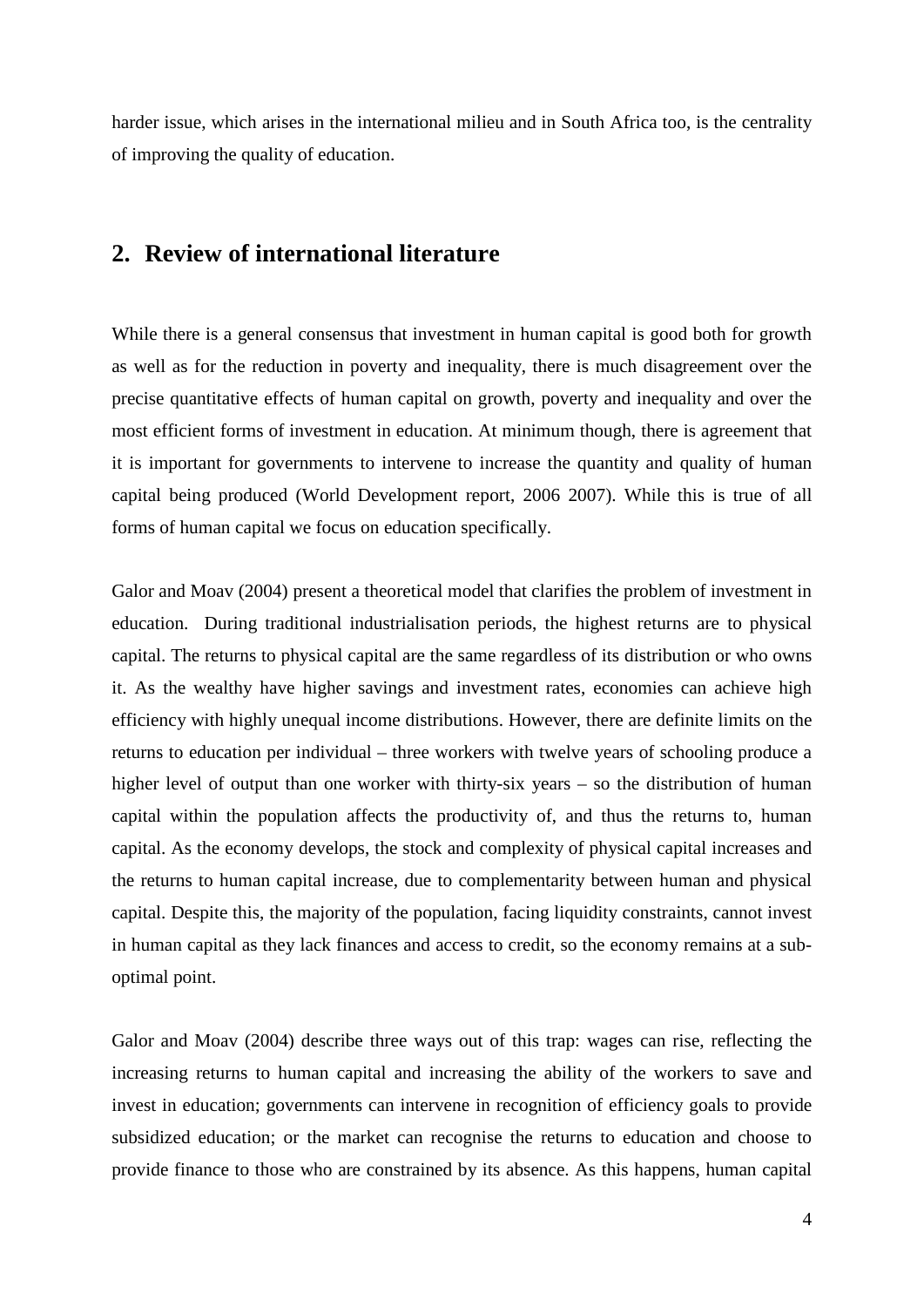becomes more widely spread and inequality decreases. The authors argue that traditionally economies used a mixture of these three options to move from capital intensity to skill intensity. The Galor and Moav (2004) model predicts with success the long run patterns of inequality observed within countries in the past. The implications of this model are clear: if action is not taken by some sector to address the liquidity constraints facing the lower income deciles, human capital and income will remain unequally distributed and education investments will occur at sub-optimal levels for growth.

Klasen (2002) focuses on gender inequality in education but arrives at similar implications. Discrimination, whether on income or gender or racial grounds, results in a sub-optimal allocation of education. If education is distributed on any grounds other than merit, some able students will not have access to higher levels of education and their places will be taken by less able students from the favoured group. The less able students will become less able workers, lowering the average productivity of educational investments. As human and physical capital is complementary, this results in lower returns to investment in physical capital. At a minimum, this will result in lower growth for a given level of investment, and, other things being equal, will decrease total investment in the economy. Further, as these less able students require more resources to achieve the same education levels, there will be a smaller equilibrium number of educated workers in the economy, again decreasing efficiency. Thus, even if we are interested only in the efficiency of overall production, the quantity and distribution of education available to the population is of concern.

However, this is not our only or even main interest. Development economics is deeply concerned with questions of poverty and income distribution, and the role of human capital in these areas is extremely large. Birdsall and Londono (1997) find that controlling for education and asset inequality removes the significance that is traditionally assigned to income inequality in hindering growth. This implies that the role attributed to income inequality is really a proxy for the effects of asset and education inequality. This supports the theoretical arguments referenced above. While inequality has a general negative effect on growth, its effect on the poor is particularly severe. The lower income quintiles typically experience lower growth in the presence of inequality than they would otherwise, and lower growth than the mean for their economies (Bourguignon, 2004). Thus, while growth might benefit the poor in the long run, in the short-run it contributes to increasing inequality. As inequality dampens growth, this creates a feedback loop which harms all members of the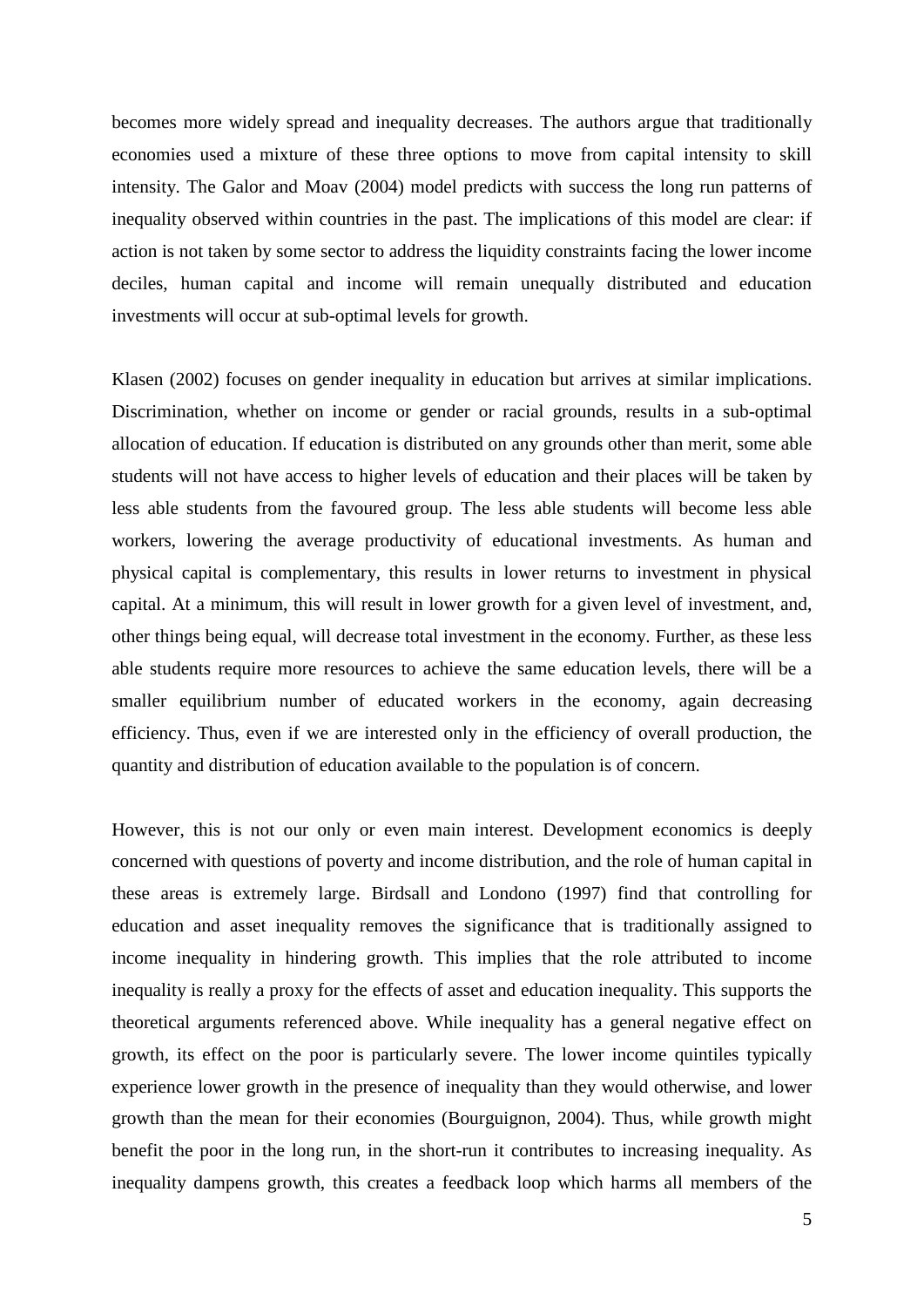economy. This would not be such a concern from an ethical point of view if there was substantial change in the composition of the lower income quintiles. However, most developing countries have quite rigid economic stratifications. In the majority of cases, the poor remain poor and the rich remain rich. This holds true between generations, too (World Development Report, 2006). Economic status appears to be inherited, meaning that the children of the poor will generally remain poor, in line with Galor and Moav's (2004) model.

The poor are also especially vulnerable to the composition of change in the globalised world. Wage inequality in general is rising in the world, with increases between but also within the groups of educated and uneducated workers. The gap between skilled and unskilled workers is being increased by technological change, as the returns to education increase. This force drives rising inequality among educated workers too, as ability and certain types of education are more productive (Heckman et al. 1998; Goldin & Katz, 2008). Inequality among uneducated workers is driven more strongly by randomness, as unskilled workers are less able to shift between industries and technologies. This makes them more vulnerable to shocks to a particular technology or industry. Workers are aware of this, and thus the demand for education among the poor and unskilled workers is driven by risk aversion as well as by perceived high returns to education (Gould et al., 2001).

Thus, the literature on international development makes a strong case for the fact that inequality in access to education plays a central role in perpetuating and generating inequality in labour market earnings and in income inequality more generally. This case is strengthened in the increasingly globalised world.

# **3. Review of the South African literature within these international dynamics**

This section of the paper moves from the international literature and the international context to the South African situation. It provides a brief review of the empirical South African evidence on changes in inequality and returns to education over the past two decades. In doing so, it becomes clear that the missing link in the literature is the change in the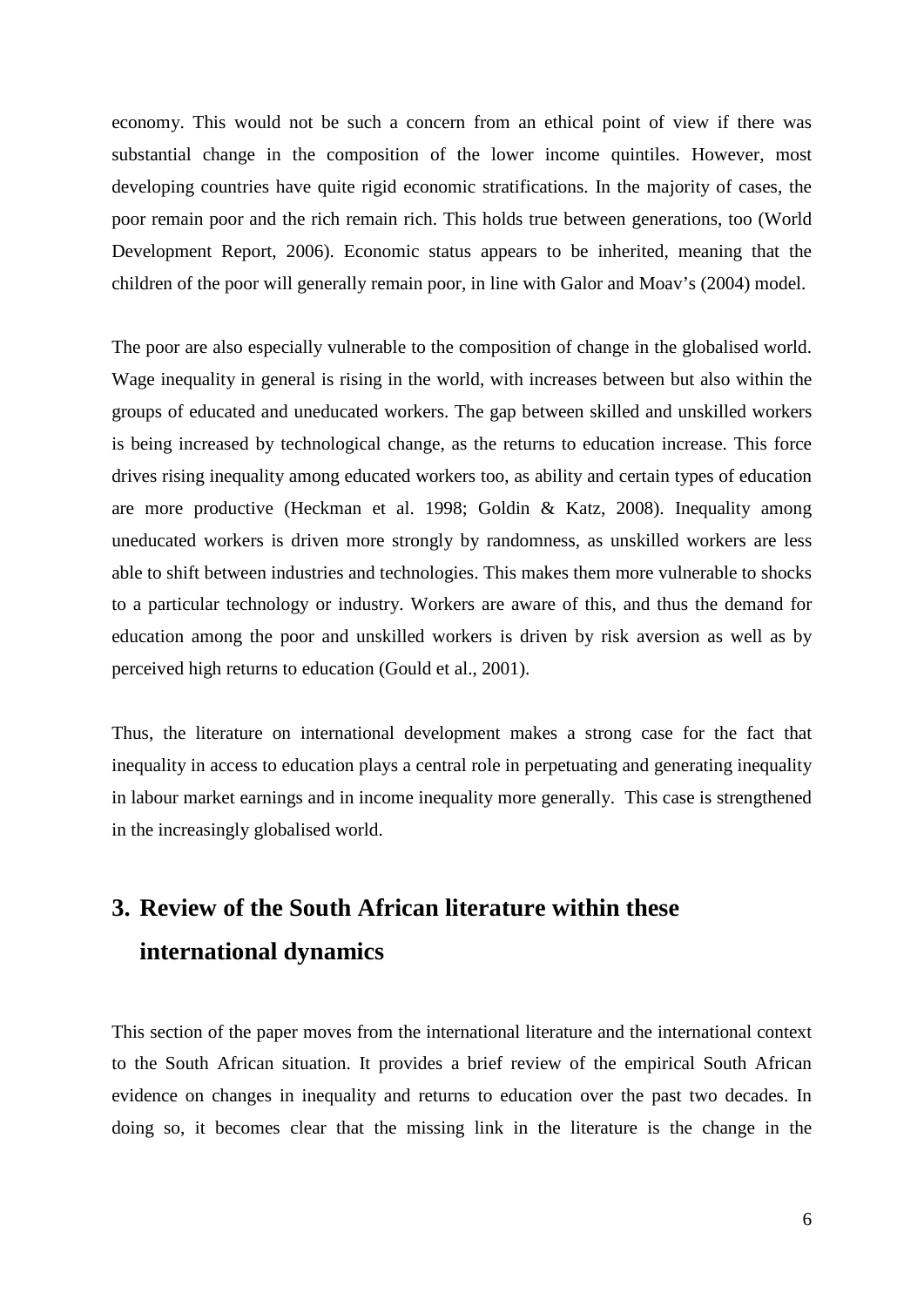relationship between education and earnings inequality. This forms the motivation for our analysis in section 4.

The preceding international review emphasised the labour market as the central link between education and changes in national inequality. There is strong evidence to affirm the fact that, in South Africa too, it is labour market developments that dominate changes in broader inequality. Leibbrandt et al. (2010) review the post-apartheid empirical work on the relative impact on household income inequality of different income sources including wage income, state transfers and remittances. They then bring this work up to date using data from the 2008 National Income Dynamics Study. Two key points emerge. First, from the start of the postapartheid period onwards, the relative success (or lack thereof) of household members in the labour market is the dominant driver of their position in the household income distribution. Second, there are two prongs to the labour market's role; namely, whether the members of the household have employment at all and then, for those with such earnings, their position within the distribution of labour market earnings.

Alongside South Africa's high income inequality, the country has long had one of the highest levels of earnings inequality in the world. Current research has focused on earnings inequality differences between subgroups defined by race, gender and location (Bhorat, 2004; Leite et al., 2006; Lam and Leibbrandt, 2004; Leibbrandt et al., 2007, 2010 and others). Earnings inequality is shown to have increased in the late 1990s and remained fairly stable thereafter. Unemployment is shown to be a key driver of inequality, with the increase in labour force participation and subsequent unemployment in the late 1990s contributing to increased inequality during this time. While between racial group inequality persists, within racial group inequality contributes a larger share to overall inequality and has increased substantially over the post apartheid years. Earnings inequality within the African population group is highest and has increased the most over time. Inequality within urban areas is also shown to have increased as workers moving to the cities to find jobs increase the variance in earnings among urban dwellers. Rural earnings inequality has decreased.

The literature on returns to education focusing on racial and gender discrimination is also well established (Mwabu and Schultz, 1996; Moll, 1998; Ntuli, 2007; Burger and Jafta, 2006; Burger, 2011; Burger and van der Berg, 2011; Lam et al., 2011). Returns to matric and post secondary education are high (Keswell and Poswell, 2004; Branson et al., 2009; Lam et al.,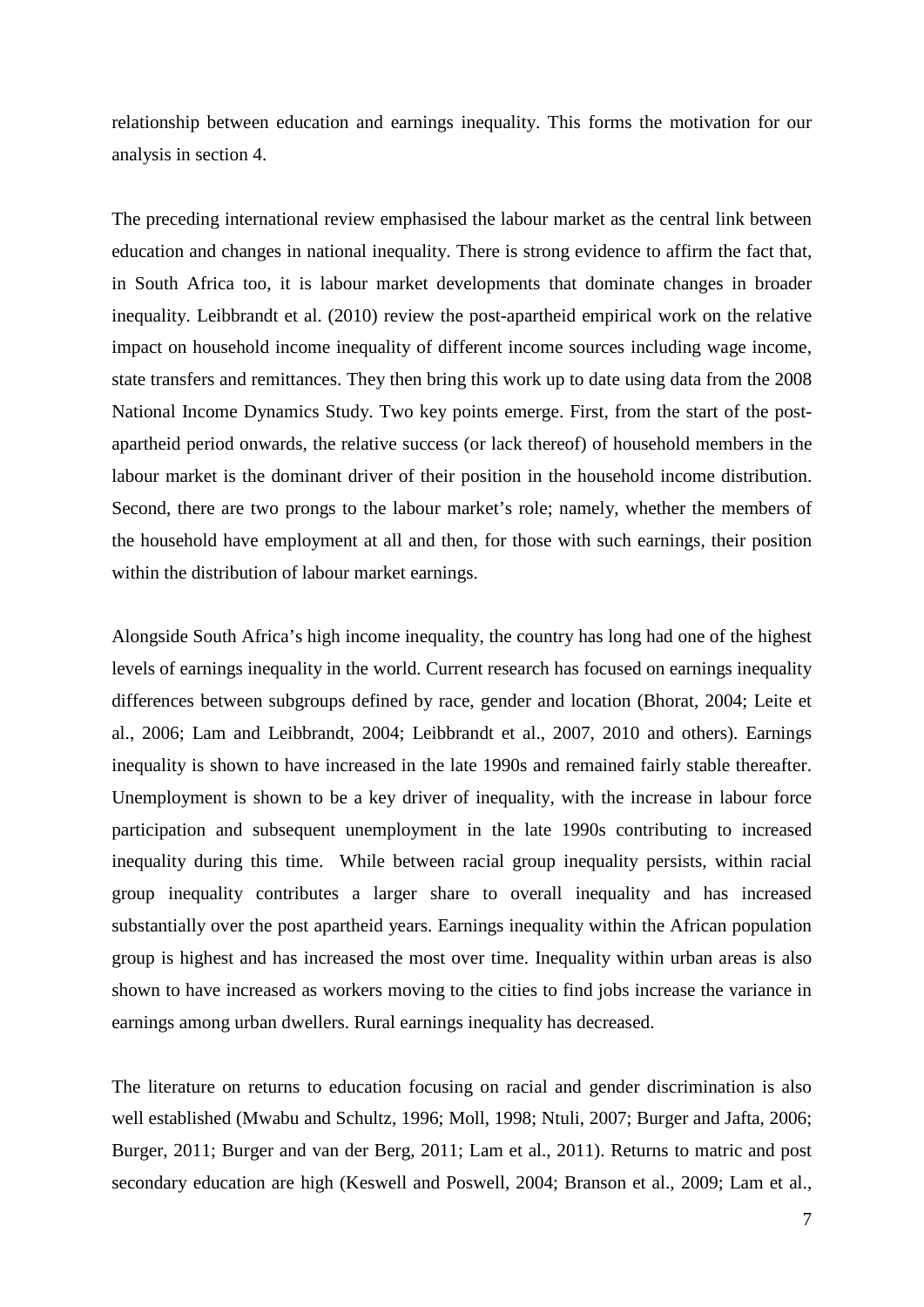2011). Over time, however, matric returns in terms of earnings have remained fairly static, with returns to post schooling (especially degree qualifications) increasing. This has widened the relative reward to post secondary education (Branson et al., 2009; Lam et al., 2011).

In addition to high earnings inequality, South Africa has a large unemployment problem (Kingdon and Knight, 2001). A crucial connection between education and inequality in South Africa is the role of education in determining who is employed. With a large pool of potential workers, education may influence employers' decisions about job allocations. Branson et al. (2009) show that matric and post secondary education improve access to the job market, with the probability of employment improving substantially on completion of matric with a further improvement for post secondary schooling. Given the high levels of unemployment in South Africa, measures of inequality need to account for differential access to employment. Tragenna (2009) investigates this between 2001 and 2007 and finds that the vast majority of earnings inequality can be attributed to the rate of unemployment. In addition, she shows that changes in unemployment, account for the majority of the change in inequality over the period (Tragenna, 2009).

It is particularly important to emphasise both of these prongs. International literature tends to focus on the link between education and the inequality of earnings for those that have earnings. However, given South Africa's acute and rising unemployment problem, a South African discussion has to balance this prong with one linking levels of education to whether or not a person is employed and has any earnings at all. We give attention to both of these issues by analysing changes in relationships between years of schooling and the probability of employment as well as the distribution of labour earnings in South Africa from 1997 to 2007.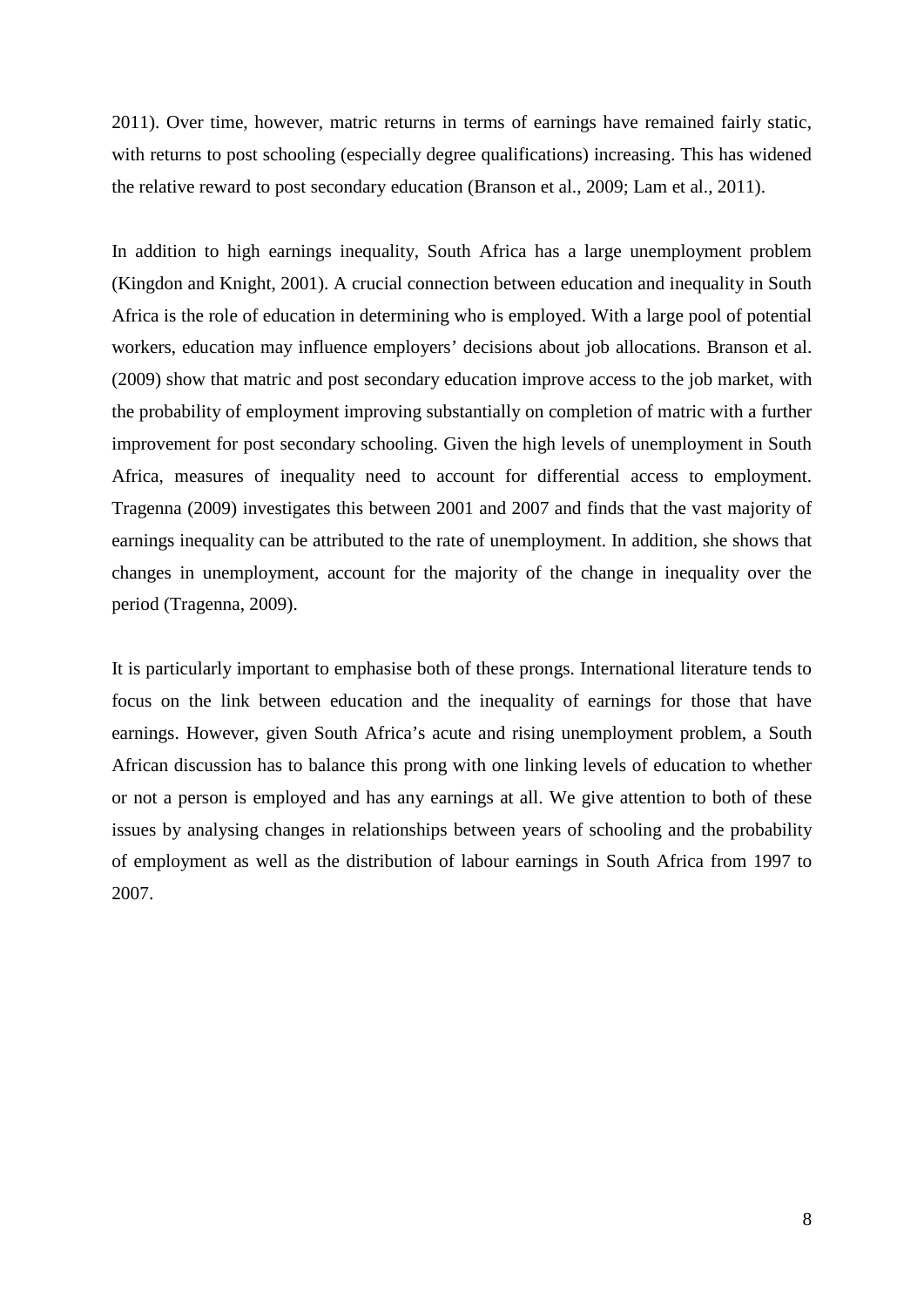# **4. Empirical evidence on the relationship between education, employment, earnings and inequality**

The empirical analysis is presented in this section in three parts. First, we look at changes in the distribution of education. Second, we assess changes in the returns to education in terms of both earnings and employment probability. The final section ties the analysis together by assessing the extent to which the changes in the schooling distribution and the returns, explain the changes, or lack thereof, in inequality over the period.

#### **4.1 Data**

<u>.</u>

We make use of data from a series of large household surveys collected by Statistics South Africa. In the 1990s the October Household Survey (OHS) was collected annually from 1994 to 1999. In 2000 the OHS was replaced, in part, by the Labour Force Survey (LFS), a rotating panel collected twice each year. Given concerns about data quality in the 1995 and 1996 OHS, we begin our analysis with the 1997 OHS, using the 1998 and 1999 OHSs as well<sup>[1](#page-8-0)</sup>. We use the September rounds of the Labour Force Survey from 2000 to 2007, giving us data for a full decade of dramatic social, political, and economic change. We use a set of weights (cross entropy weights) calibrated to a consistent demographic model over time (Branson, 2010) in order to avoid errors resulting from inconsistent representation across the surveys. Our analysis focuses on men and women aged 25-59, the prime years for employment in the labour force.

Table 1 shows the sample size of men and women aged 25-59 for each year for each of the four major population groups in South Africa – African (black), coloured, Indian (Asian), and white. Statistics South Africa continues to collect self-identified population group data using the same classifications used under apartheid. We will use these classifications in our analysis. As seen in Table 1, we have roughly 40,000 observations in each year. Using the

<span id="page-8-0"></span><sup>&</sup>lt;sup>1</sup> Note that Kerr and Wittenberg (2012) show that there is an important break in the series between the 1998 OHS and subsequent surveys that resulted from changes in survey practices. These changes resulted in a substantial increases in the proportion of people living in single person households or in backyard shacks over this period. Caution therefore needs to be taken in interpretating changes over this period.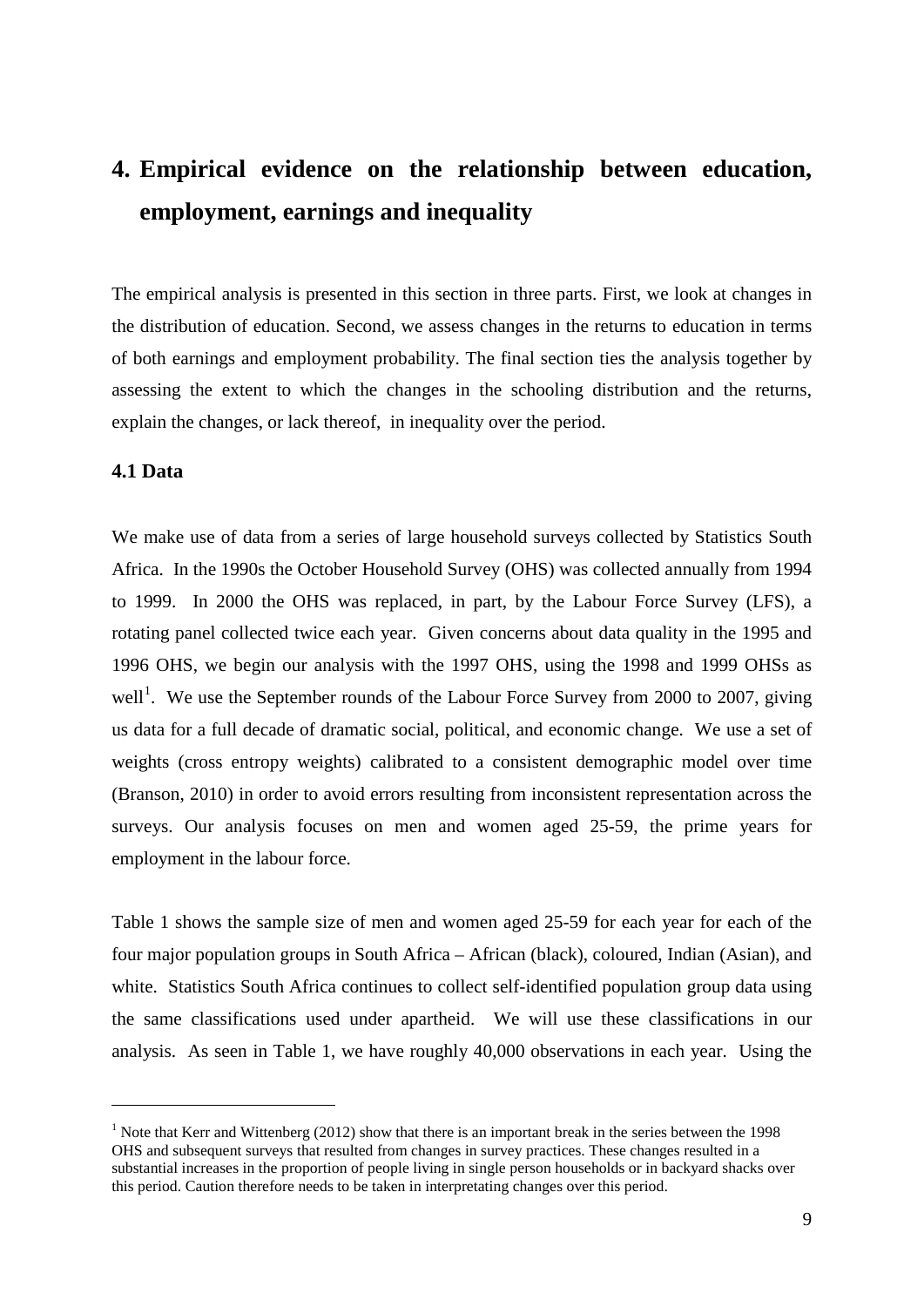cross entropy sample weights, the South African population is roughly 75% African, 10% coloured, 3% Indian, and 12% white, with a slight increase in the proportion African and a slight decrease in the proportion white over the decade. The table also presents the size of the labour force with the weighted percentage working with positive earnings. It shows that employment rates declined between 1997 and 2002, before starting to increase once more.

#### **4.2 Analysis**

-

#### *4.2.1 Changes in the distribution of schooling*

Figure 1 presents cumulative distributions of schooling for men and women aged 25-59 for 1997, 2002, and 2007, with separate estimates for Africans and whites. The cumulative distributions provide a detailed summary of the changes across the full distribution of years of schooling. The most noticeable feature of Figure 1 is the large racial differences in schooling. For all the years, white men and women have more years of education than their African counterparts<sup>[2](#page-9-0)</sup>. Another important feature of Figure 1 is that the distribution of schooling is very similar for men and women in both racial groups. As pointed out by Anderson et al. (2001) and Lam et al. (2011), women go through school somewhat faster than men in all racial groups in South Africa, and women end up with slightly higher schooling attainment.

Figure 1 shows improvements in schooling over time. Table 2 confirms that the education distribution has changed significantly. The table presents Kolmogorov-Smirnov tests of the equality of the educational attainment distributions in 1997 versus 2002 and 2002 versus 2007 for Africans and whites separately. This null hypothesis is rejected for both comparison within the African group, reflecting that the educational distribution changed significantly between 1997 and 2002 and 2002 and 2007. There was also a statistically significant shift in the education distributions between 1997 and 2002 among whites. Note that much of this improvement reflects schooling that was completed before the end of apartheid<sup>[3](#page-9-1)</sup>.

<span id="page-9-0"></span> $2$  Fewer than 10% of white men and women had less than nine years of schooling in 1997 (with little change over time), while almost 60% of African men and women had less than nine years of schooling in 1997.

<span id="page-9-1"></span><sup>3</sup> Respondents aged 25-59 at the survey date would have completed their schooling 5-40 years prior to the survey date. Thus the majority of respondents would have completed their schooling before to the end of apartheid.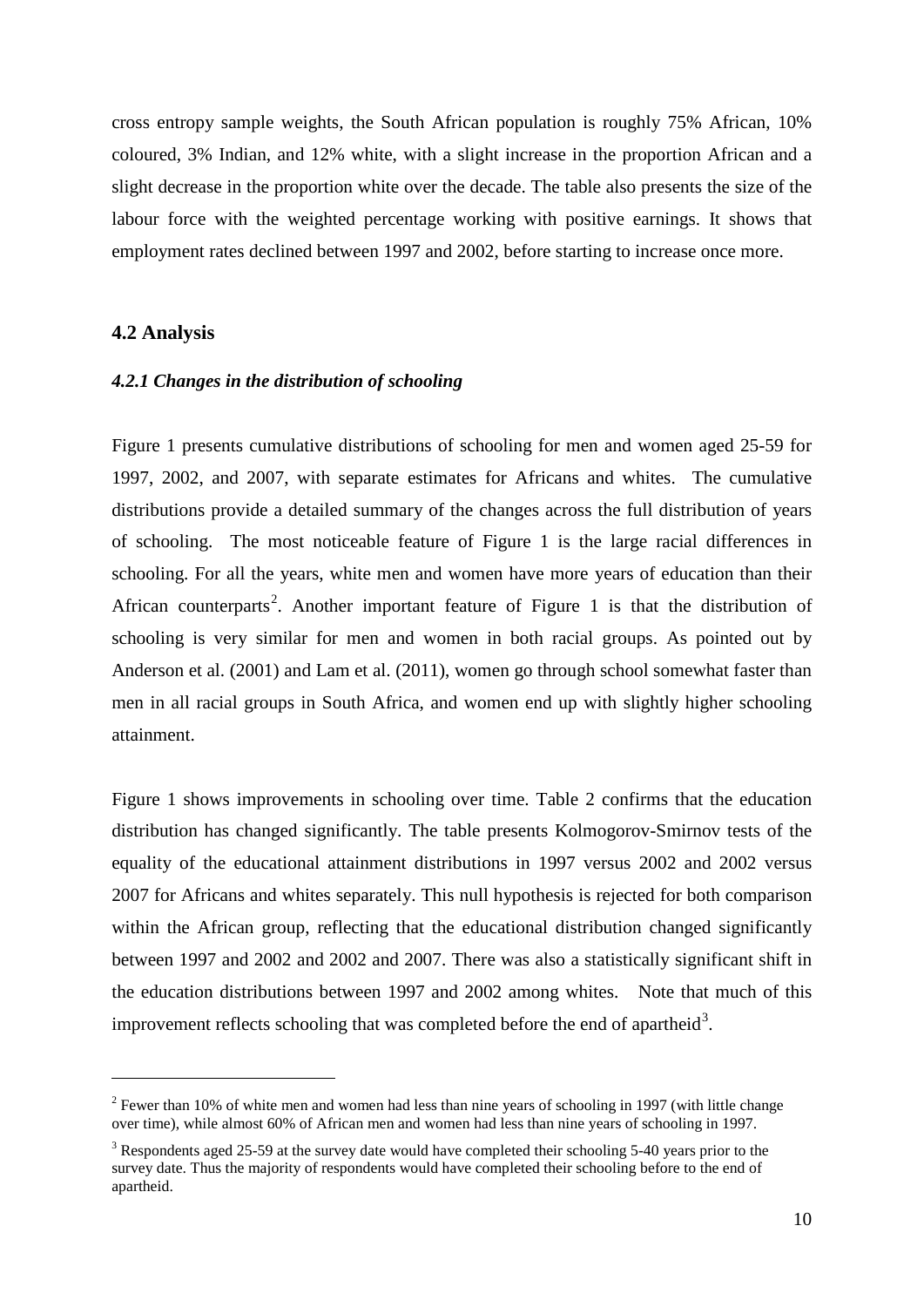Examining Figure 1, we see that the percentage of African men with less than nine years of schooling, for example, fell from 61% in 1997 to 47% in 2007. The percentage of African men with less than 12 years of schooling fell from 83% in 1997 to 73% in 2007. Similar changes are evident for women. Improvements in completed secondary school have been less dramatic. The percentage of men completing 12 years of education has remained much the same, while African and white women have both seen a slight improvement. The percentages of white men and women with more than 12 years of schooling have both shifted slightly during the decade, but the major changes for African men and women lie below grade 12. As we will see below, there are very high returns to post-secondary schooling in terms of both earnings and employment. The lack of improvement in post-secondary school completion among Africans is thus important in understanding the lack of progress in closing the racial gap in earnings.

#### *4.2.2 Changes in the racial, gender and schooling premium*

<u>.</u>

Key to this paper is the link between the changes in the distribution of schooling and changes in the distribution of earnings. Figure 2 shows the relationship between years of schooling and log monthly earnings in the top panel and between years of schooling and the probability of employment in the bottom panel for African and white men in 1997 and  $2007<sup>4</sup>$  $2007<sup>4</sup>$  $2007<sup>4</sup>$ .

The figure shows that returns to schooling are relatively modest until the completion of secondary school. The earnings returns to completing grade 12 (versus grade 11) for Africans are very high in both years. Returns to post-secondary education are even higher and have increased over time. African men with two years of post-secondary schooling have earnings that are 40% higher than African men with grade 12 in 1997 and 70% higher in 2007. This means that in 2007 a man with 14 years of education earned almost twice as much as one

<span id="page-10-0"></span><sup>&</sup>lt;sup>4</sup> Whites are only shown above grade 8 due to low observation numbers. The figure is based on separate regressions for each population group and year using education indicators and age and age squared controls. The education indicators take on a value of one if the respondent completed that level of education or more, and zero otherwise. Fourteen years of education reflect diploma-type qualifications including technical university training and other post-secondary education short of a university degree. Fifteen years of education are equivalent to university degrees or anything beyond. The figure shows real log earnings for each education group relative to Africans with seven years of schooling (end of primary school) in the given year.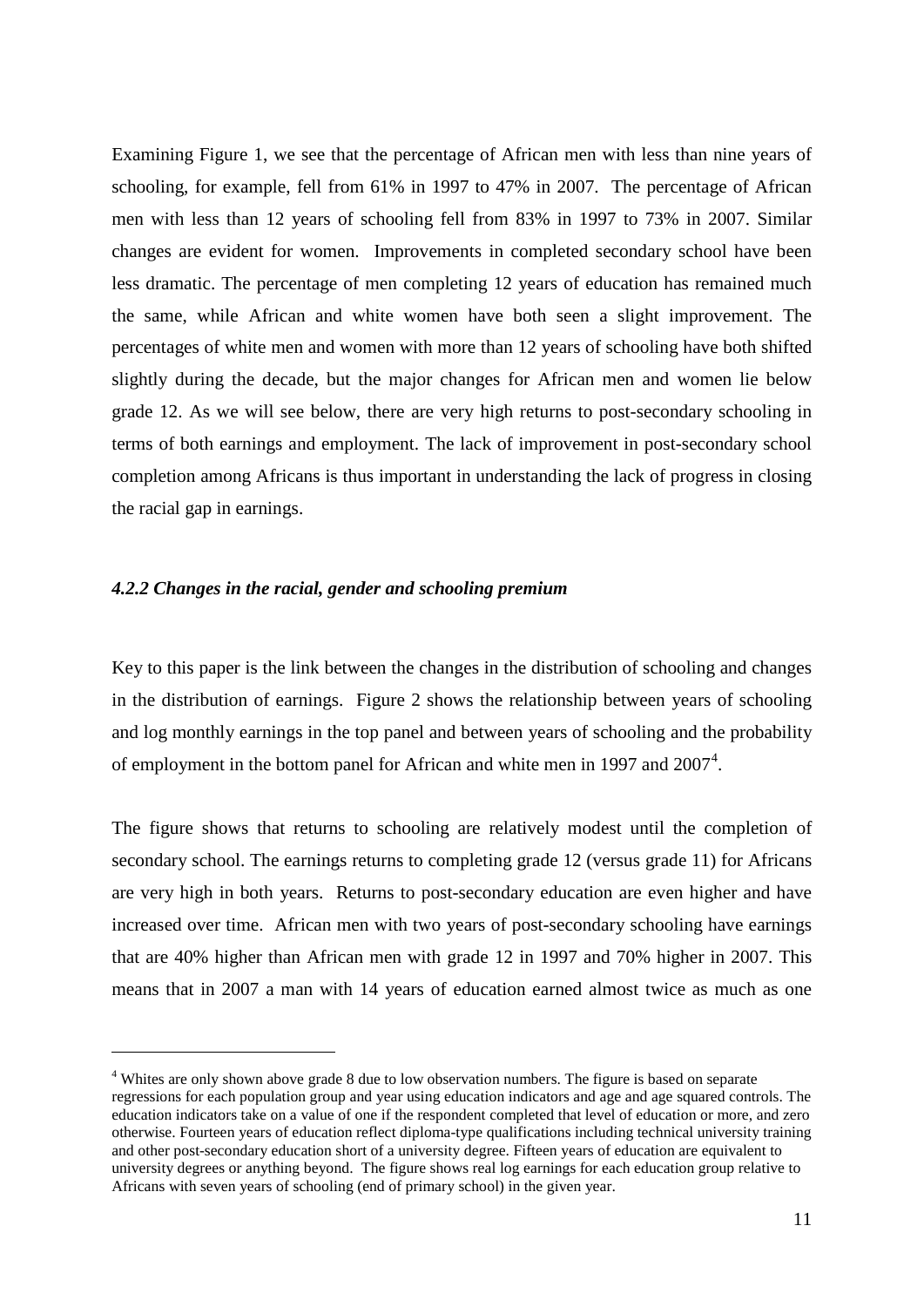with 12 years of education<sup>[5](#page-11-0)</sup>. The difference between Africans and whites is also stark, even after controlling for schooling. In fact, Africans with 15 years of education (a completed university degree) have similar earnings returns to whites with grade 12 (completed secondary). This difference persists over time.

The lower panel of Figure 2 presents a similar picture for returns to education in terms of attaining employment. Post-secondary education plays a strong role in predicting employment for Africans. African males with a diploma or degree are close to 20 percentage points more likely to be employed than African males with grade 7. Interestingly, the premium for employment from matric is relatively small (4 percentage points in 2007) and only significant in 2007.

Figure 2 suggests that while there is a large white premium in both earnings and employment<sup>[6](#page-11-1)</sup>, there have been no substantial changes in the racial premium between 1997 and 2007. Figure A2 in the appendix presents an equivalent figure to Figure 2 for males versus females. The sample is restricted to Africans. The gender gap in earnings returns shows little change over time, with the gap larger at lower levels of education. There have, however, been decreases in the male premium for employment between 1997 and 2007, particularly for schooling levels below the post-secondary level.

#### *4.2.3 Decomposing Earnings Inequality*

Figure 3 shows three standard measures of earnings inequality for each year from 1997 to 200[7](#page-11-2) – the standard deviation of log earning, Theil's  $L^7$  and the Gini coefficient. In addition, the Gini coefficient is calculated both in the standard way for respondents with positive earnings and for a broader sample that includes the unemployed as zero earners. In each year the measures in figure 3a are calculated using the full sample of men and women from all population groups. Although there is some variations across years, the overall picture from all measures is that there has been very little change in inequality over the period. Figure 3b

<u>.</u>

<span id="page-11-0"></span> $e^{0.70}$ =2

<span id="page-11-1"></span><sup>&</sup>lt;sup>6</sup> Figure A1 in the appendix presents a similar figure including coloured respondents and shows that coloureds also have a labour market premium over Africans.

<span id="page-11-2"></span><sup>&</sup>lt;sup>7</sup> The Generalized Entropy measure with  $\alpha = 0$ , or mean log deviation.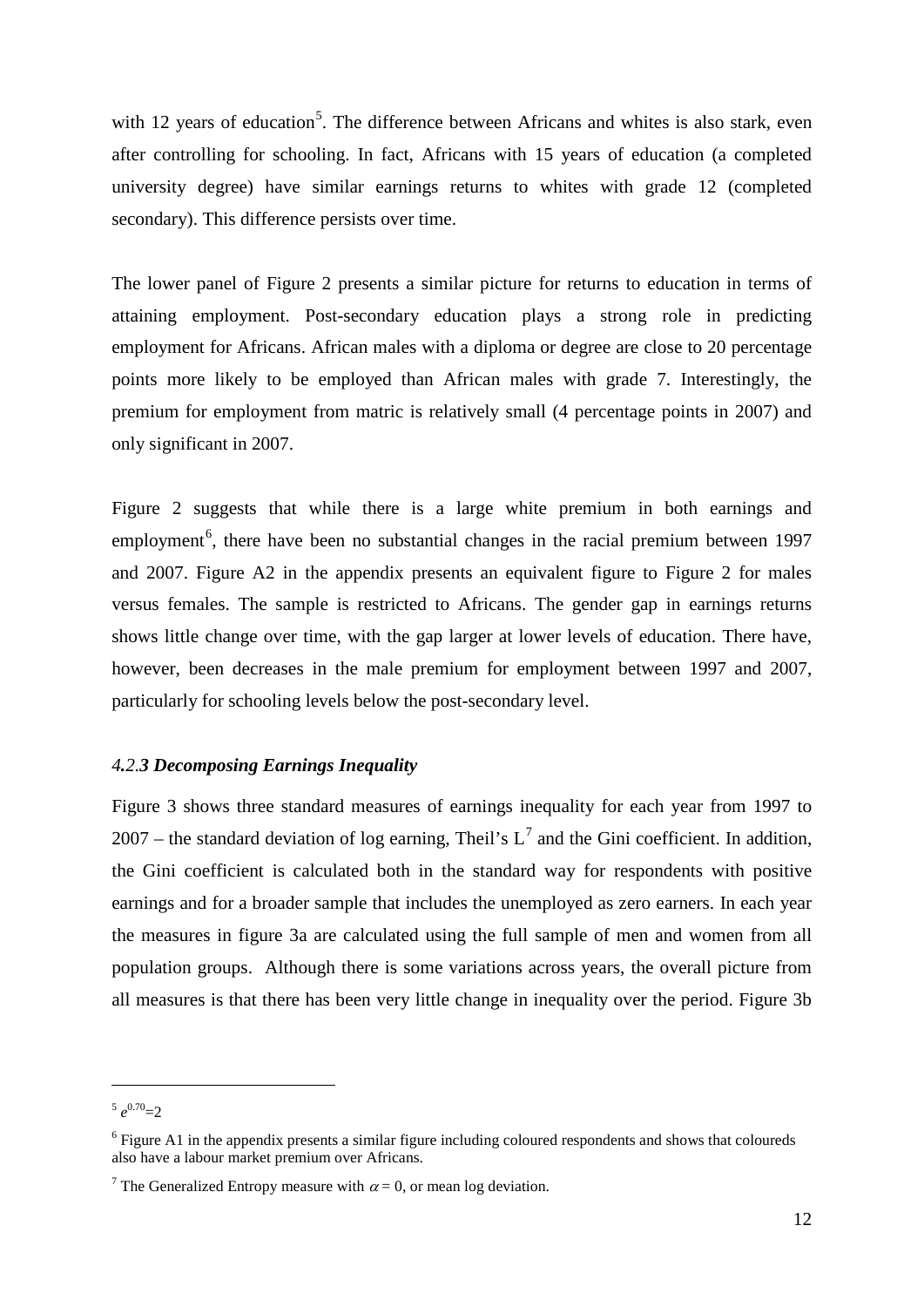presents the inequality measures calculated within African and white groups. A similar pattern of persistent levels of inequality is evident.

While overall inequality may be fairly stable, inequality could be increasing or decreasing for specific groups. It is thus important to assess the role of schooling, race and gender in explaining these aggregate earnings trends. Earnings inequality can be examined by looking at the variance of log income – the greater the variance, the higher the inequality. Variance can be split into explained and unexplained (residual) components. The top panel of Figure 4 shows the decomposition of the variance into explained and residual components. When explained variance falls, the explanatory power of our analysis is lower, as the variables we are examining can explain less of the observed inequality. Table A1 in the appendix shows the effect of various determinants on the log of earnings in 1997, 2002 and  $2007<sup>8</sup>$  $2007<sup>8</sup>$  $2007<sup>8</sup>$ .

As was evident in Figure 3a, Figure 4 shows that the total variance of log earnings remained remarkably stable between 1997 and 2007. Interestingly, while the residual variance mimics this stability over the period, the explained variance increases steadily between 1997 and 2002, from 0.54 to 0.81, and decreases thereafter to reach 0.65 in 2007.

The changes observed in the explained variance could result from changes in the distribution of characteristics of the population (Xs) or changes in the coefficients on key characteristics in the regressions. A useful technique for assessing these changing roles of various factors to inequality is the creation of counterfactuals. We use the information obtained from regressions in Table A1 to assess how much of the change in explained inequality observed is due to changes in the distribution of variables in the population, and how much is due to changes in the returns associated with education, race and gender. In Figure 1 we saw that the schooling distribution became more equal over time, with a smaller racial gap and with declining inequality in schooling among Africans. This would have a potentially equalizing effect on the variance of earnings. At the same time, the returns to schooling increased for those with post-secondary education. This could potentially have a

<u>.</u>

<span id="page-12-0"></span><sup>&</sup>lt;sup>8</sup> Table A1 shows Ordinary Least Squares regressions using the log of earnings as the dependent variable, with the sample including all men and women aged 25-59 with positive earnings. The independent variables include education indicators, racial and a male dummies and a quadratic function of age. The education indicators take on a value of one if the respondent completed that level of education or more, and zero otherwise. Diploma includes technical university training and other post-secondary education short of a university degree, degree includes university degrees and anything beyond university. We have estimated identical regressions for every year from 1997 to 2007, but display only three years for brevity.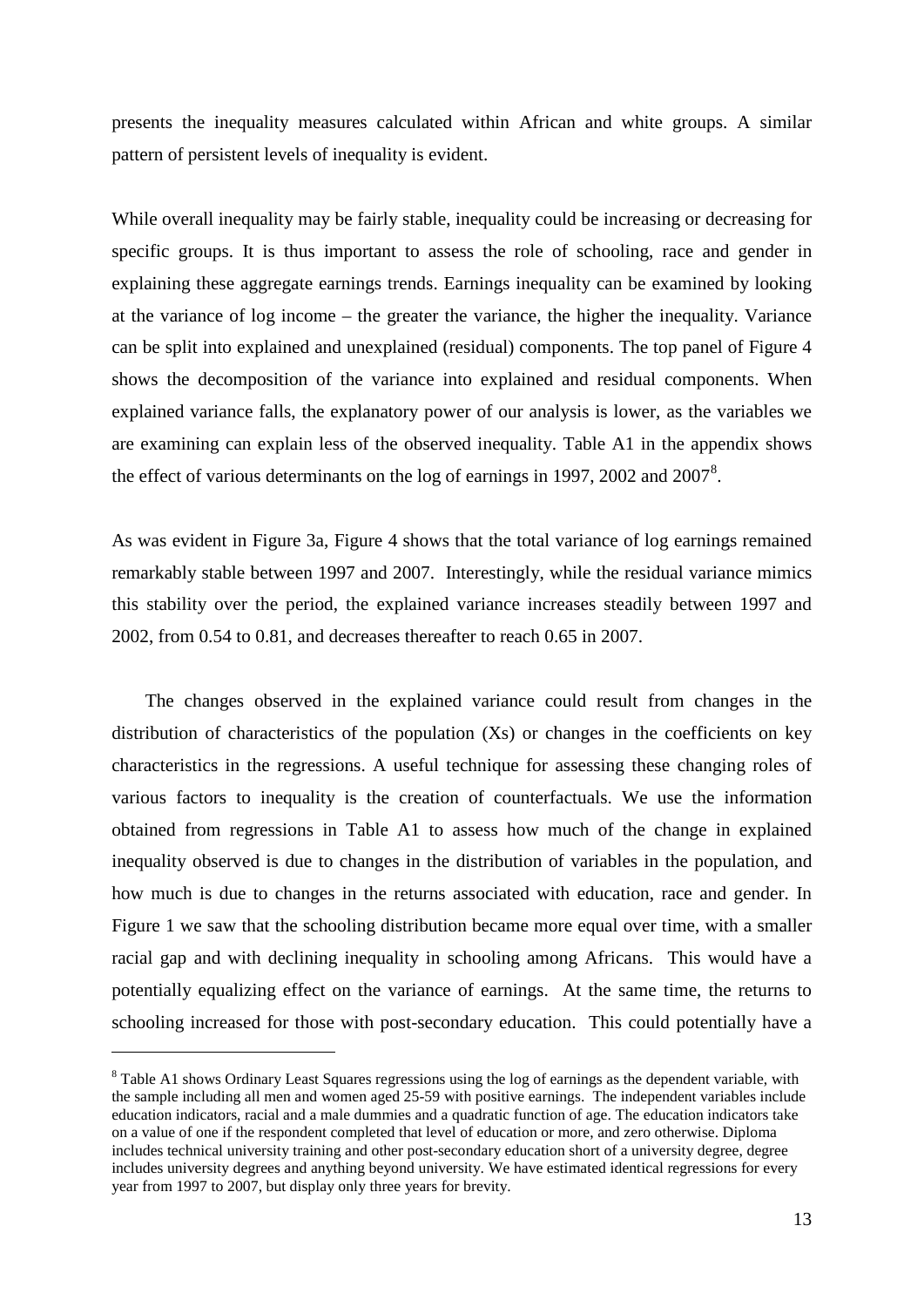disequalizing effect. In addition, the racial gaps appear to have increased, creating another potential disequalizing effect. We use counterfactual simulations to try to identify the contribution of these effects to overall inequality.

The bottom panel of Figure 4 summarizes one set of simulations that use 1[9](#page-13-0)97 as a baseline<sup>9</sup>. The top solid black line shows the simulated variance of log earnings if we hold the distribution of all characteristics at their 1997 level and then use the regression coefficients for each year to predict earnings. As can be seen in the figure, if the 1997 characteristics stayed constant but returns to characteristics altered, the shape of the inequality trend would be very similar to that evident in the explained variance curve in the top figure; an increase from 1997 to 2002 followed by a thereafter. The second line in the bottom panel of Figure 4 changes only the coefficients for race and schooling, leaving the age and male coefficients fixed as estimated in 1997. The line tracks very closely the top line where all coefficients are allowed to change, demonstrating that it is changes in the race and schooling coefficients that explain most of the pattern shown in the top line. Indeed, observing the third line, where only the schooling coefficients are allowed to change and all other coefficients at their 1997 level, it is evident that the pattern of increase between 1997 and 2002 followed by a decline thereafter is a function of changing coefficients on the schooling variables. The fourth line, where only the race coefficients vary over time, is remarkably flat. The results for the third and fourth simulations imply that it was the change in schooling coefficients that generated the steep increase in inequality shown in the top line of Figure 4. Importantly, while the race coefficients increase the overall variability, they contribute equally in each year and do not have an impact on the shape of the inequality changes.

The bottom line in Figure 4 presents the counterfactual in a different way; i.e., the coefficients are held at their 1997 level and the distribution of characteristics are allowed to change in every year. In other words, we take the actual distribution of characteristics and predict earnings using the 1997 regression coefficients. The results of this simulation are quite interesting. They show a steady decline in inequality from 2000 to 2007, with no evidence of the sharp increase shown in the other simulations. This implies that the changes in characteristics had an equalizing effect on earnings. Since the racial composition remained

-

<span id="page-13-0"></span><sup>9</sup> Note that this is essentially an exercise in simulating the explained variance component, since residual variance is ignored. The variance for each year is constructed by using the regression coefficients for each year to predict earnings for the 1997 sample, then taking the variance of the predicted earnings.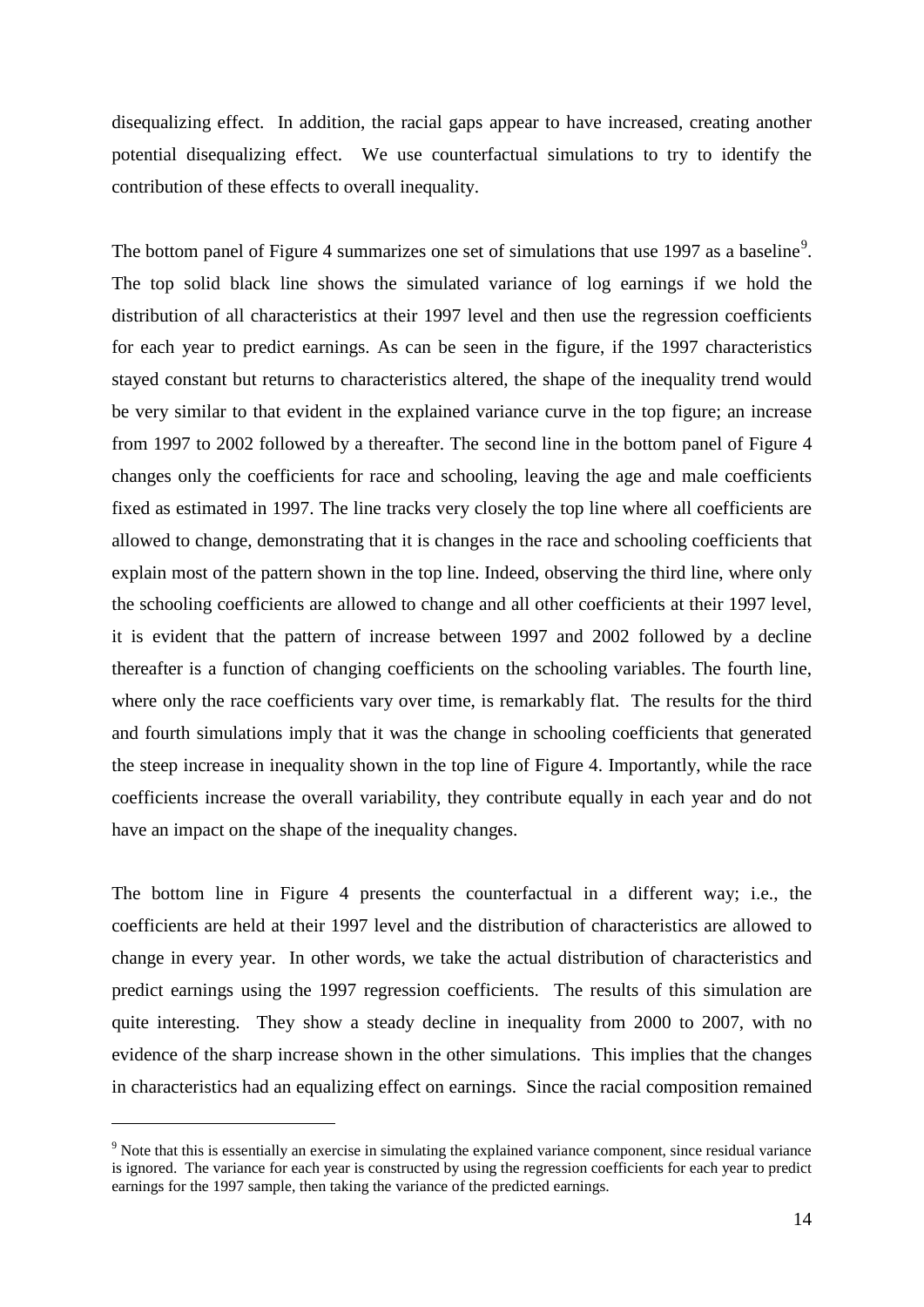almost constant, as shown in Table 1, it was the improvements in the schooling distribution that generated this decrease in inequality.

The coefficients from these regression are weighted estimates across all population groups. One may be concerned that unobserved heterogeneity between groups, for example different liquidity constraints or intertemporal rates of substitution, would reduce the usefulness of these estimates. Figure 4b and 4c present estimates from a similar exercise for Africans and whites separately.

• Smaller share of overall variance in earnings can be explained by schooling, gender and age within population group.

The shape of the African curve closely resembles that in the full population group. The estimate of earnings variation that is explained by schooling, gender and age within the African group increases between 1997 and 2002 and then decreases. Estimates of the explained variance? are far lower (0.1 compared to 0.3-0.5 for Africans) and very stable within the white group. Similar to the overall population, the African simulations how that changes in the coefficients on schooling are the main drivers of the increase in explained inequality between 1997 and 2002 and the decline thereafter. One difference is that when coefficients are fixed at 1997 levels and the distribution of the schooling, gender and age variables are allowed to change, the trend, unlike the decline evident in the overall population, is stable. Similar stability is evident within the white group. Thus the increase in educational attainment over the period evident in Figure 1 is just offset by the increase in inequality caused by shifts in the coefficients.

Taken together then, these simulations imply that there were important but offsetting effects on earnings inequality in South Africa between 1997 and 2007. Changes in the distribution of characteristics, primarily improvements in African schooling, tended in and of themselves to reduce earnings inequality. If coefficients (i.e., the returns to the difference years of schooling) had remained at their 1997 level, the improvements in the schooling distribution would have caused a 6% decline in the log variance of earnings<sup>10</sup>. This was offset by the fact

<u>.</u>

<span id="page-14-0"></span> $10$  The improvements generate a 13 % decline in the explained component of the log variance of earnings according to the decompositions (dropped from 0.54 in 1997 to 0.48 in 2007). Since the explained component is about 45% of total variance (see the  $R^2$  values in Table A1), this would have implied about a 6% decline in the log variance of earnings.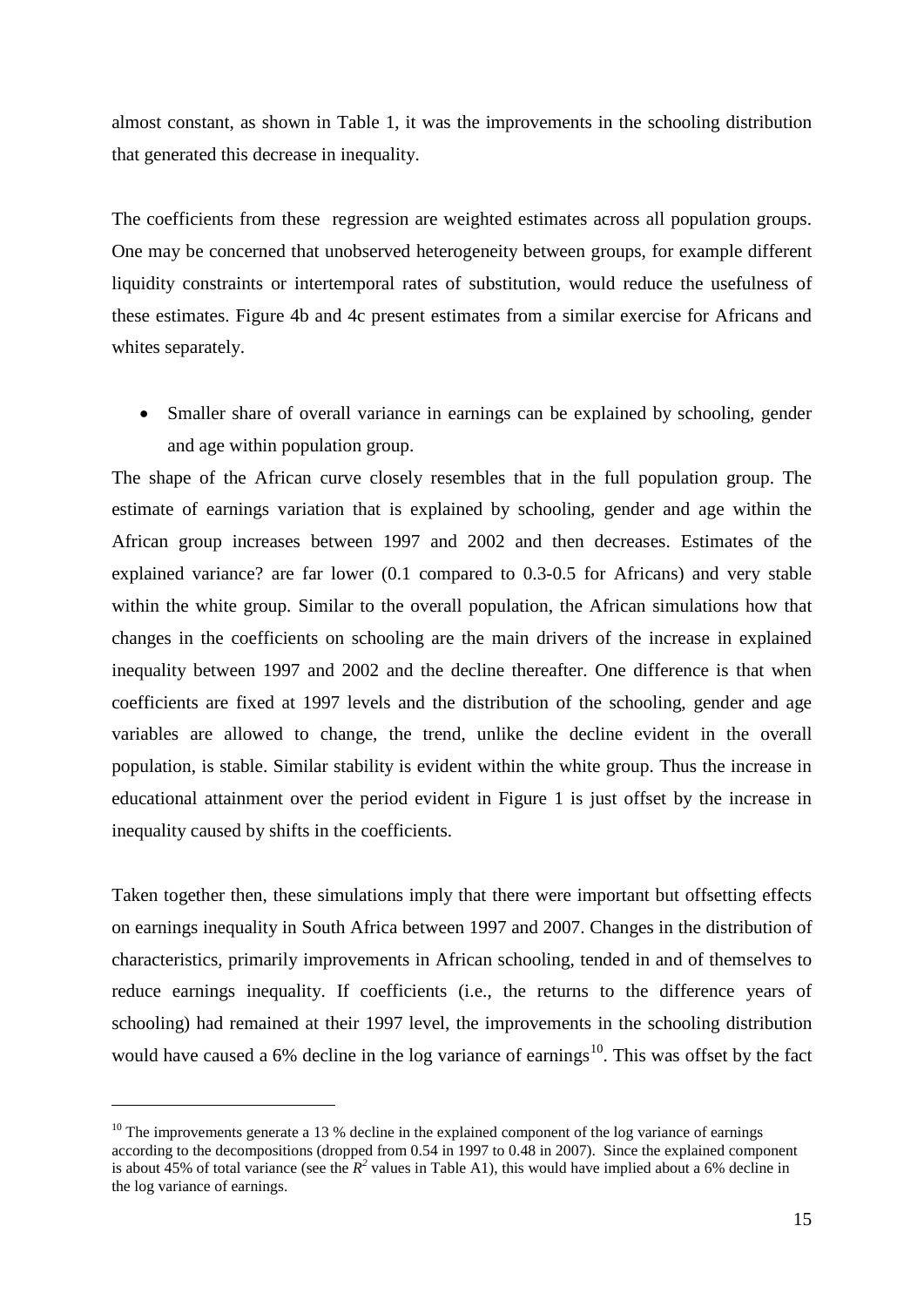that the coefficients in the earnings regressions increased earnings inequality. Most importantly, increased returns to schooling at the post-secondary level, a factor that tended to pull the highest earners even farther away from those in the middle of the distribution.

## **5. Summary and discussion**

South Africa's large national household surveys allow us to get a good picture of what has happened to both the distribution of education and the distribution of earnings since the end of apartheid. Taking advantage of what we consider the most reliable data on the labour market, we have analyzed data from the 1997, 1998, and 1999 October Household Surveys in combination with the Labour Force Surveys (September rounds) from 2000 to 2007. We show that there continue to be large racial gaps in education, although African schooling for the 25-59 population improves in important ways between 1997 and 2007. There is very little change in the proportion with post-secondary schooling, however, and this is an important factor in the large racial gap in earnings. We show that returns to post-secondary schooling in terms of both earnings and employment are very large and have risen substantially in the last decade.

Overall earnings inequality has remained remarkably stable between 1997 and 2007. If anything, inequality rose marginally in the 1990s and then declined slightly after 2000. We estimate earnings regressions for every year in order to clarify the determinants of these changes in inequality. We show that the changes in the distribution of characteristics, primarily the improvements in the schooling distribution, would have caused a decline in inequality (as measured by the variance of log earnings) of roughly 6% had wage returns to various characteristics remained constant. The reason that we see no change in inequality is that the improvements in schooling, which had an equalizing effect, were offset by changes in the returns associated with education characteristics, particularly.

While there have been significant improvements in average levels of education of the South African population over the post-apartheid period, these improvements leave the bulk of the South African population with incomplete secondary education. If the labour market had remained as it was in the early post-apartheid years, there would have been a high return to these improvements as seen through declining earnings inequality. However, the labour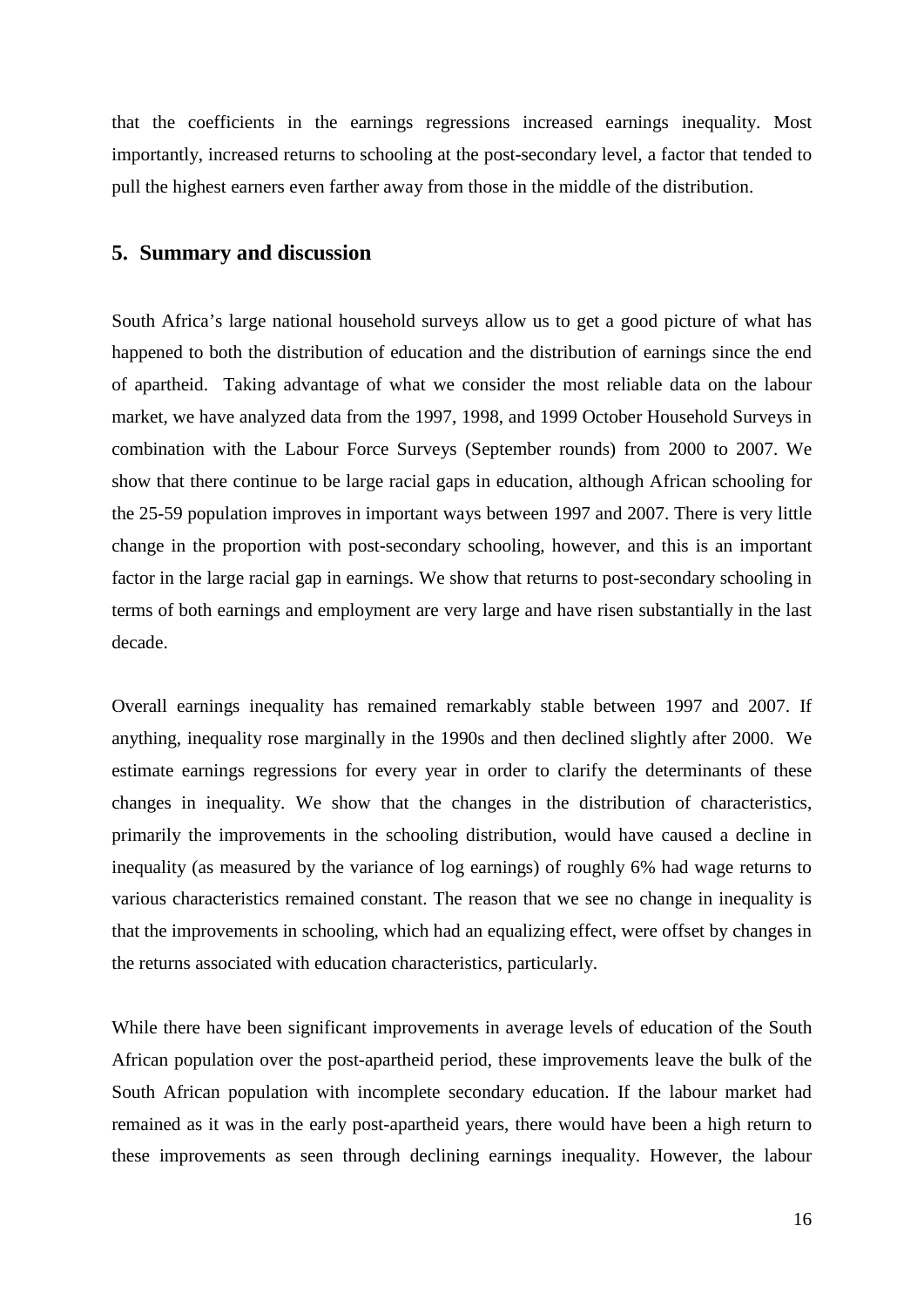market has not stayed the same. In line with trends elsewhere in the world, South Africa has experienced a skills twist with the returns to matric and post-secondary education rising and the returns to levels of education below matric falling sharply. This is particularly cruel in the South African case as the fall in returns has directly counteracted the gains that have been made in years of secondary schooling.

Our analysis of the changing effect of education on the probability of employment shows that the same forces are at work here too. The relative returns to any post-secondary qualification in terms of a higher probability of employment have risen between 1997 and 2007. That said, very few black South Africans reach the post-secondary level, so these returns serve to increase within-race inequality without necessarily decreasing overall inequality. The relative returns to completed matric in terms of accessing formal employment did not rise, though they remained high.

A major education policy focus in the international literature is the need to increase primary school enrolments. This is not a particular concern in South Africa. Indeed, South Africa enjoys close to universal primary school enrolment and we have shown that the postapartheid era has been characterised by even further advances in the average years of schooling being acquired by South African youth. Rising returns to complete secondary and post-secondary education make a case for the continuation and extension of such policies to encourage the completion of secondary school and access to post-secondary school education. It seems that the average young South African must acquire at least complete secondary schooling to be rewarded in the labour market.

Yet our empirical work also raised issues that caution against an exclusive focus on years of education. First, there is the fact that South Africa combines one of the highest levels of inequality in the world with these high levels of primary and secondary school enrolment. This suggests that somewhere along the schooling path, something goes wrong. High education levels ought to result in lower inequality and high growth. Instead, South Africa has exceptionally high income inequality, high unemployment and relatively low growth rates. Second, it is a concern that our data suggest that, even controlling for years of education, white, coloured, and Indian labour market participants continue to receive strong premia relative to Africans both in terms of employment and earnings. On initial examination, this suggests persistence of racial discrimination in the South African labour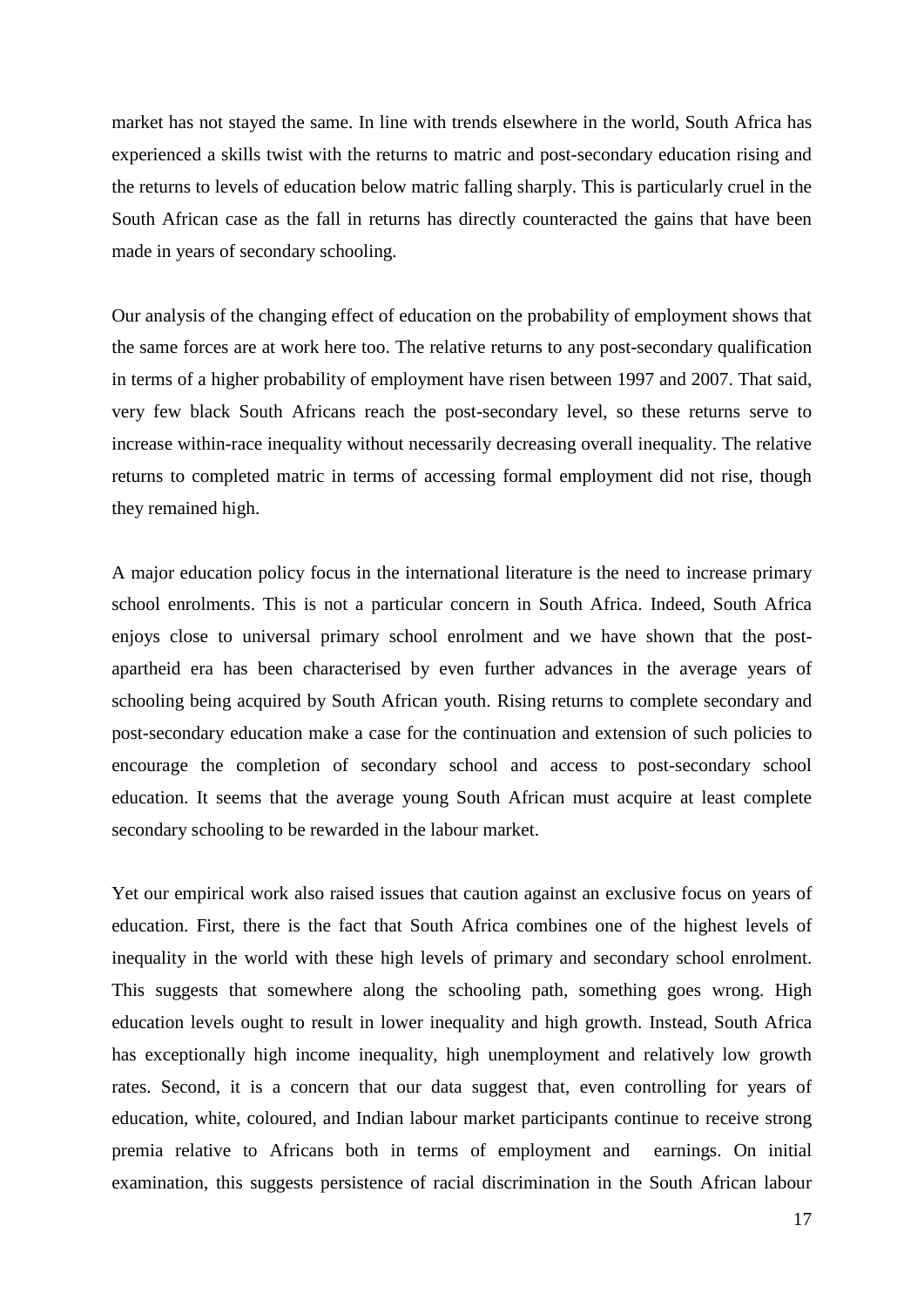market. However, in post-apartheid South Africa this seems unlikely and Chamberlain and van der Berg (2002) show that controlling for school quality removes a great deal of this discrimination. This implies that a significant component of the discrimination in the South African labour market can be attributed to differences in characteristics of workers rather than explicit discrimination; i.e., racial disadvantage based on high inequality of functional years of education.

Indeed, school quality has been identified as a major contributor to labour market outcomes. The World Bank identifies South Africa as one of the countries which faces achievement rather than attainment challenges in education (World Development Report, 2007), a criticism which is widely repeated throughout the literature and acknowledged by the South African government. School quality aside, the pool of matriculants has grown with little change in the proportion of the population completing post-secondary education. Breier and Mabizela (2008) show that 80 percent of students who passed the senior certificate in 2002- 2004 did not continue on to a post-secondary institution in the year after completing school. While the majority passed without university endorsement, these learners are eligible to attend alternative higher education institutions. Our research (Lam et al., 2010) shows that all forms of post secondary education are highly valued in the labour market. Policies that address blockages in access to post-secondary education could therefore have implications for inequality reduction.

In concluding it is important to locate the discussion of curricula and the school environment within a broader focus on human capital as a whole. Cognisance needs to be given to Carneiro and Heckman's (2002) work showing that educational disadvantages created by early childhood educational, familial and social environments are near permanent and very hard to reverse later on. Recent work on the progress through secondary schools in Cape Town (Lam et al., 2011) has strongly endorsed these findings in the South African context and eligibility and success in higher education is strongly determined by these foundationary factors.

There are no obvious quick fixes to the education system that will make it an egalitarian driver in South African society. Increasing access to education is the one domain in which we have made progress but, apparently, without much of a return. We need to push on with this until most South Africans have at least completed secondary schooling. However,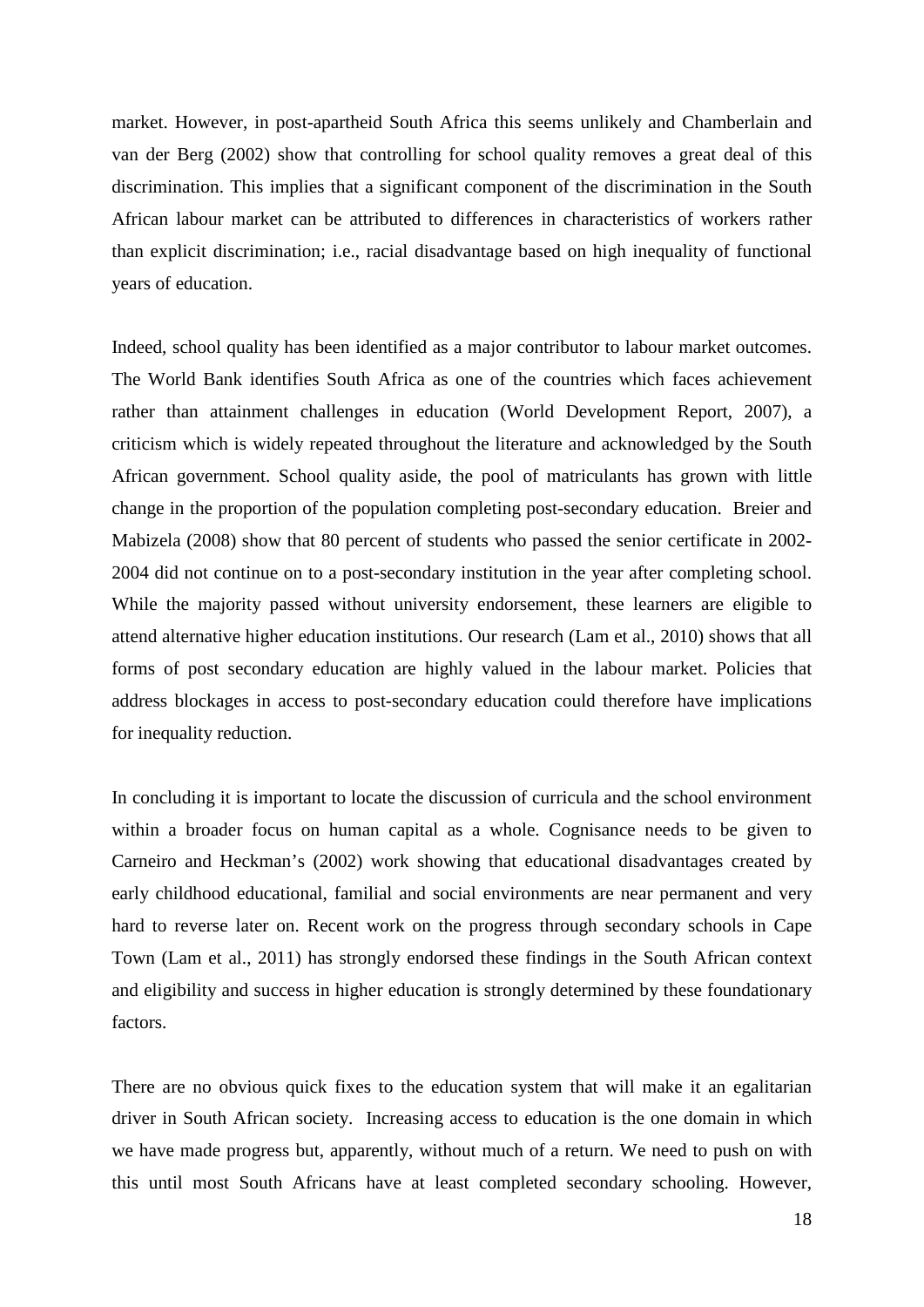accumulating years of education is not an end in itself. It is the increased potential and productivity that each extra year of schooling adds that is the real social return to investment in education. Without these increases in South Africa's human capital, increases in years of schooling are without value. This is why there is such intense focus on ensuring that young learners walk into school in a state that is receptive to quality education and that the schooling and higher education milieu then provides this quality education.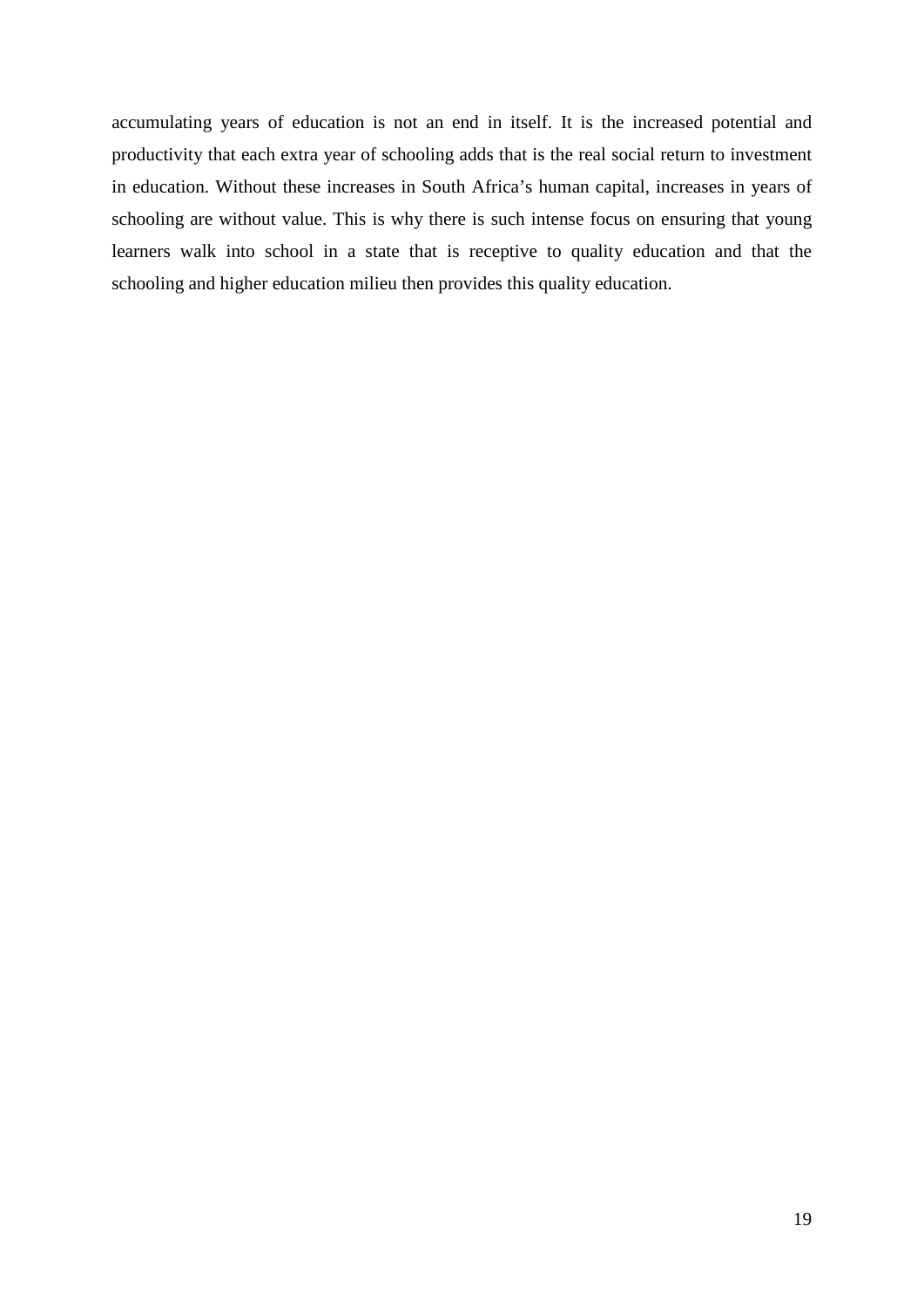# **References**

ANDERSON, K., CASE, A. and LAM, D. (2001). Causes and Consequences of Schooling Outcomes in South Africa: Evidence from Survey Data, *Social Dynamics,* 27(1):1-23.

BHORAT, H. (2004) Labour Market Challenges in the Post-Apartheid South Africa, *South African Journal of Economics*, 72 (5): 940-977.

BIRDSALL, N. and LONDONO, J. (1997). Asset Inequality Matters: An Assessment of the World Bank's Approach to Poverty Reduction, *The American Economic Review*, 87(2): 32- 37.

BOURGUIGNON, F. (2004). The poverty-growth-inequality triangle, *Indian Council for Research on International Economic Relations, New Delhi working papers: 125*.

BRANSON, N. (2010). Cross entropy weights OHS 1994-LFS 2007 September. <http://www.datafirst.uct.ac.za/catalogue3/index.php/catalog>

BRANSON, N, LEIBBRANDT, M & ZUZE, T. (2009). The demand for tertiary education in South Africa, *Final report to the Centre for Higher Education Transformation*.

BREIER, M. and MABIZELA, M. (2008). Higher education. In Human Resources development review 2008: Education, employment and skills in South Africa. Eds Andre Kraak and Karen Press. HSRC press.

BURGER, C. and VAN DER BERG, S. (2011). Modelling cognitive skills, ability and school quality to explain labour market earnings differentials, *Stellenbosch Economic Working Papers: 08/11.*

BURGER, R. (2011). Estimating the shape of the South African schooling-earnings profile, (Doctoral dissertation). Oriel College, Oxford University.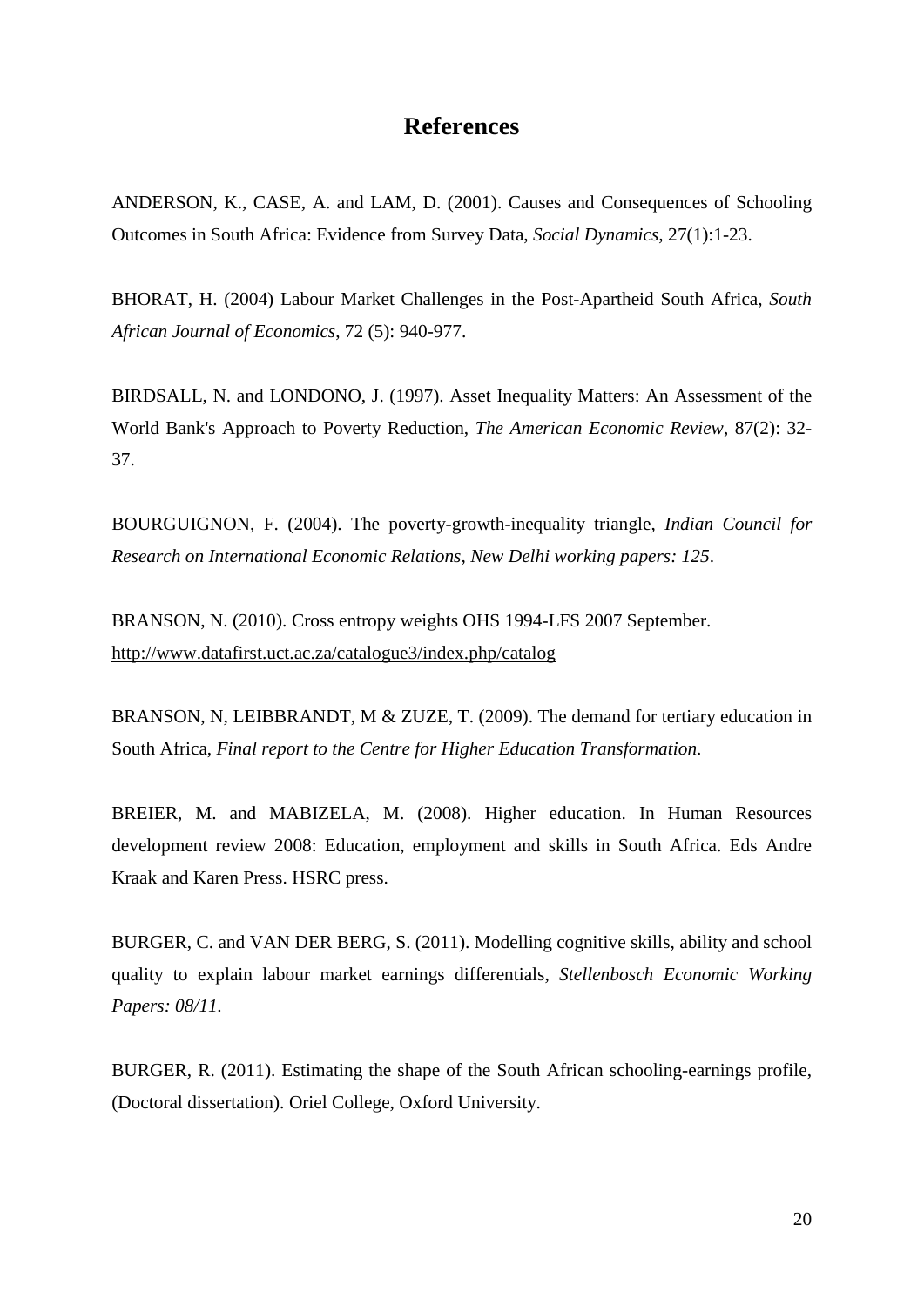BURGER, R and JAFTA, R. (2006). Returns to Race: Labour Market Discrimination in Post-Apartheid South Africa, *University of Stellenbosch Working Paper.*

CARNEIRO, P. and HECKMAN, J. (2002). "The Evidence on Credit Constraints in Post-Secondary Schooling" , *The Economic Journal*, 112(482) : 705-734.

CASE, A. and YOGO, M. (1999). Does School Quality Matter? Returns to education and the characteristics of schools in South Africa, *NBER Working Paper 7399*.

CHAMBERLAIN, D. and VAN DER BERG, S. (2002). Earnings Functions, Labour Market Discrimination and Quality of Education in South Africa, *Stellenbosch Economic Working Papers 02/02.*

GALOR, O. and MOAV, O. (2004). From Physical to Human Capital Accumulation: Inequality and the Process of Development, *The Review of Economic Studies*, 71(4: 1001- 1026.

GOLDIN, C. and KATZ, L. (2008). The Race between Education and Technology, *Harvard University Press.*

GOULD, E., MOAV, O. and WEINBERG, B. (2001). Precautionary Demand for Education, Inequality, and Technological Progress, *Journal of Economic Growth*, 6(4): 285 – 315.

HECKMAN, J., LOCHNER, L. and TABER, C. (1998). Explaining Rising Wage Inequality: Explorations with a Dynamic General Equilibrium Model of Labor Earnings with Heterogeneous Agents, *Review of Economic Dynamics*, 1 : 1 – 58.

KESWELL, M. and POSWELL, L. (2004). Returns to education in South Africa: A retrospective sensitivity analysis of the available evidence, *South African Journal of Economics*, 72(4): 834-860.

KINGDON, G. and KNIGHT, J. (2001). What have we learnt about unemployment from microdatasets in South Africa?, *Social Dynamics*, 21(1): 79 – 95.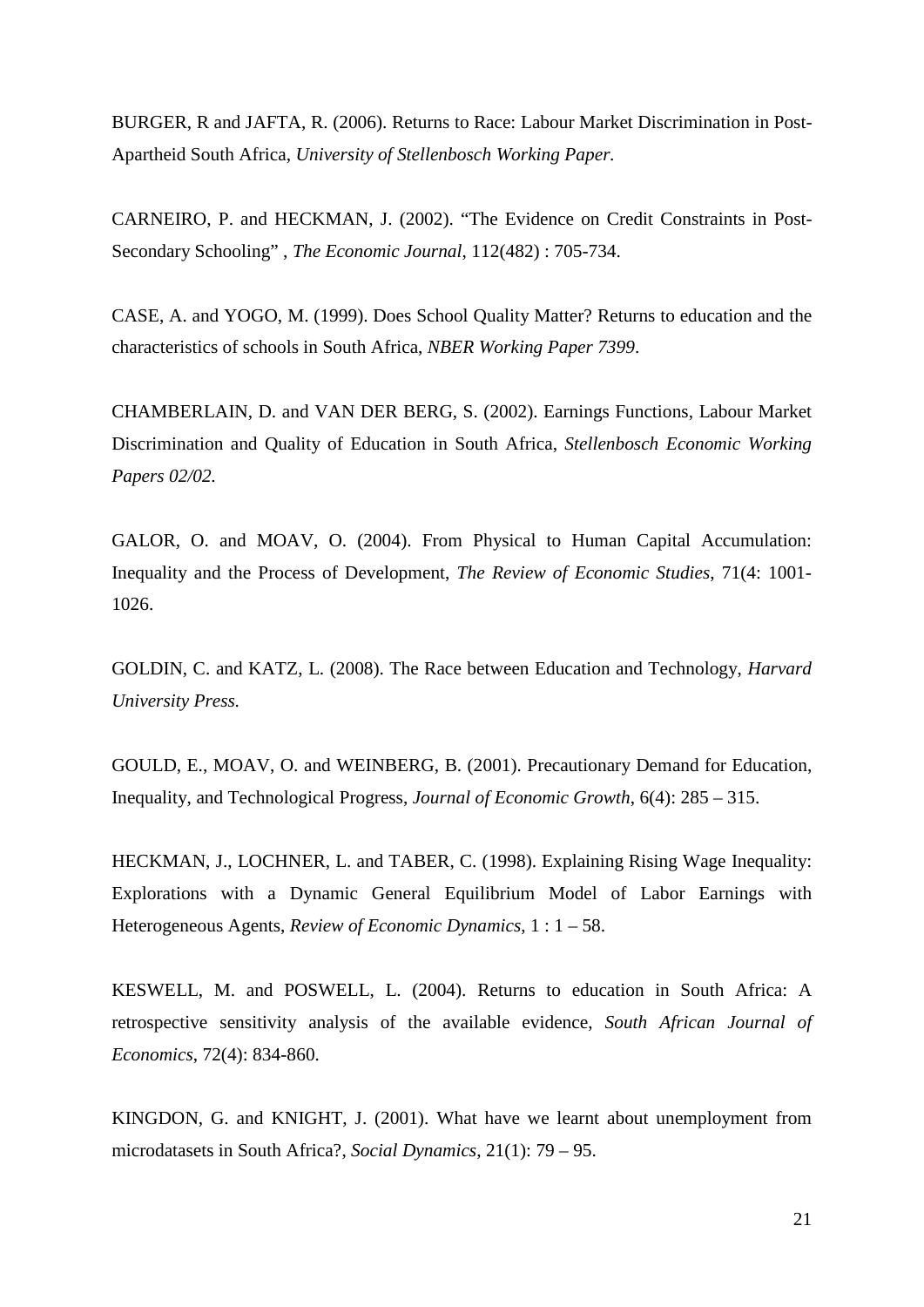KLASEN, S. (2002). Low Schooling for Girls, Slower Growth for All? Cross-Country Evidence on the Effect of Gender Inequality in Education on Economic Development, *The World Bank Economic Review*, 16(3): 345 – 373.

LAM, D., ARDINGTON, C. and LEIBBRANDT, M. (2011). Schooling as a Lottery: Racial Differences in School Advancement in Urban South Africa, *Journal of Development Economics*, 95(2): 121-136.

LAM, D., ARDINGTON, C., BRANSON, N., GOOSTREY, K. AND LEIBBRANDT, M. (2010). Credit Constraints and the Racial Gap in Post-Secondary Education in South Africa, *Prepared for the 2010 meeting of the Population Association of America Dallas Texas.*

LAM, D. and LEIBBRANDT, M. (2004). What's Happened to Inequality in South Africa since the End of Apartheid, *mimeo, University of Cape Town*.

LEIBBRANDT, M., WOOLARD, I., FINN, A. and ARGENT, J. (2010). Trends In South African Income Distribution and Poverty Since the Fall of Apartheid, *OECD Social, Employment And Migration Working Papers: 101.*

LEIBBRANDT, M.,WOOLARD, I. and WOOLARD, C. (2007). Poverty and Inequality Dynamics in South Africa: Post-Apartheid Developments in the Light of the Long-Run Legacy. *Prepared for the IPC- DRCLAS workshop, Brasilia 11-13 January 2007.*

LEITE, P.G., MCKINLEY, T. and OSORIO, R.G. (2006). The Post Apartheid Evolution of Earnings Inequality in South Africa, 1995-2004, *International Poverty Centre UNDP Working Paper: 32*.

MOLL, P. (1998). Primary Schooling, Cognitive Skills and Wages in South Africa, *Economica*, 65(258): 263 – 284.

MWABU, G. and SCHULTZ, P. (1996). Education Returns Across Quantiles of the Wage Function: Alternative Explanations for Returns to Education by Race in South Africa, *The American Economic Review*, 86(2):335 – 339.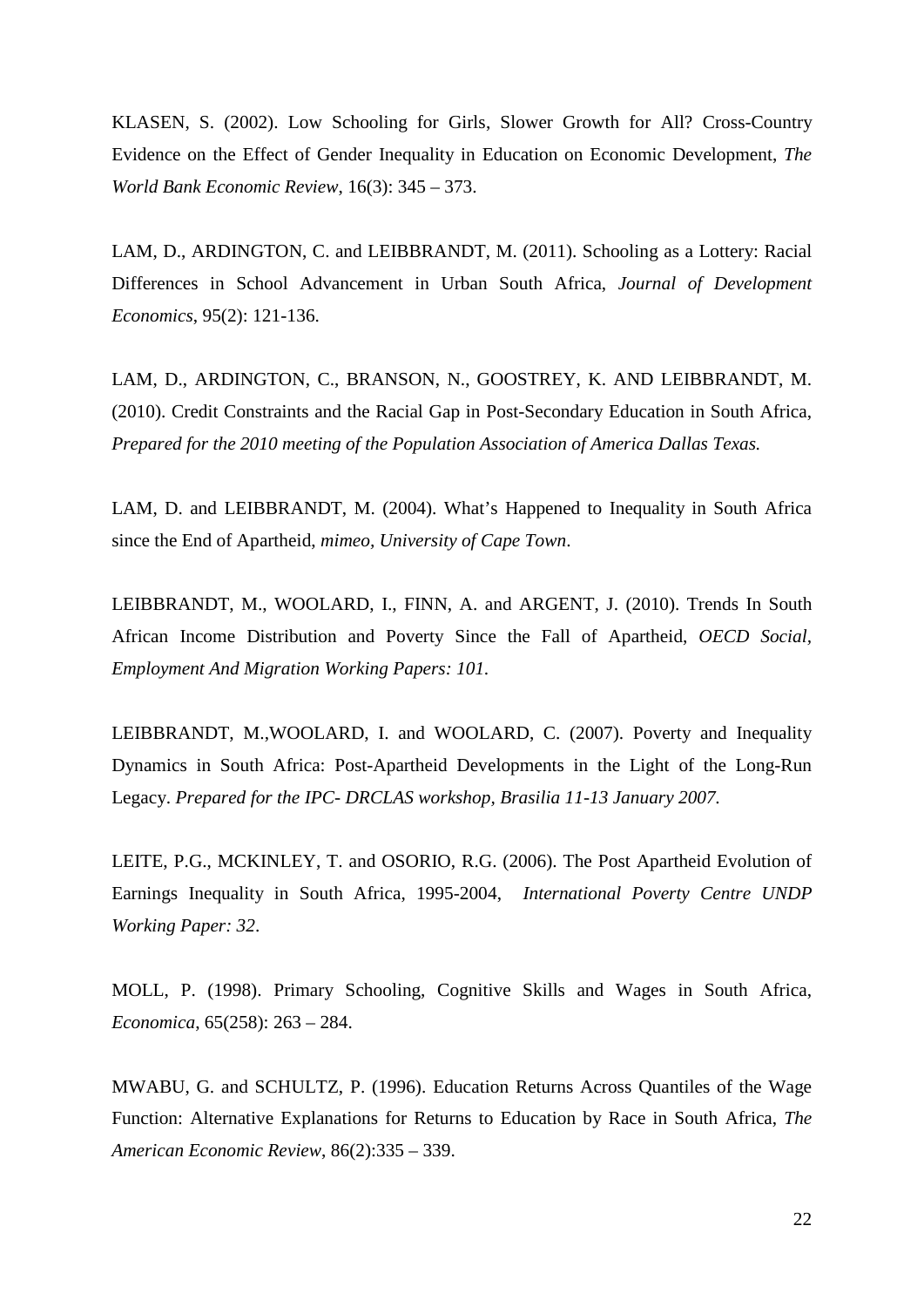NTULI, M. (2007). Exploring Gender Wage Discrimination in South Africa, 1995-2004: A Quantile Regression Approach. *IPC Working Paper Series: 56*.

STATISTICS SOUTH AFRICA (2000-2007). Labour Force Survey Data.

STATISTICS SOUTH AFRICA (1997-1999). October Household Survey Data.

TREGENNA, F. (2009). The Relationship Between Unemployment and Earnings Inequality in South Africa, *CWPE:* 09/07.

WORLD DEVELOPMENT REPORT (2007). Development and the Next Generation, *World Bank Publications*, 2 – 21.

WORLD DEVELOPMENT REPORT (2006). Equity and Development, *World Bank Publications,* 76 – 88.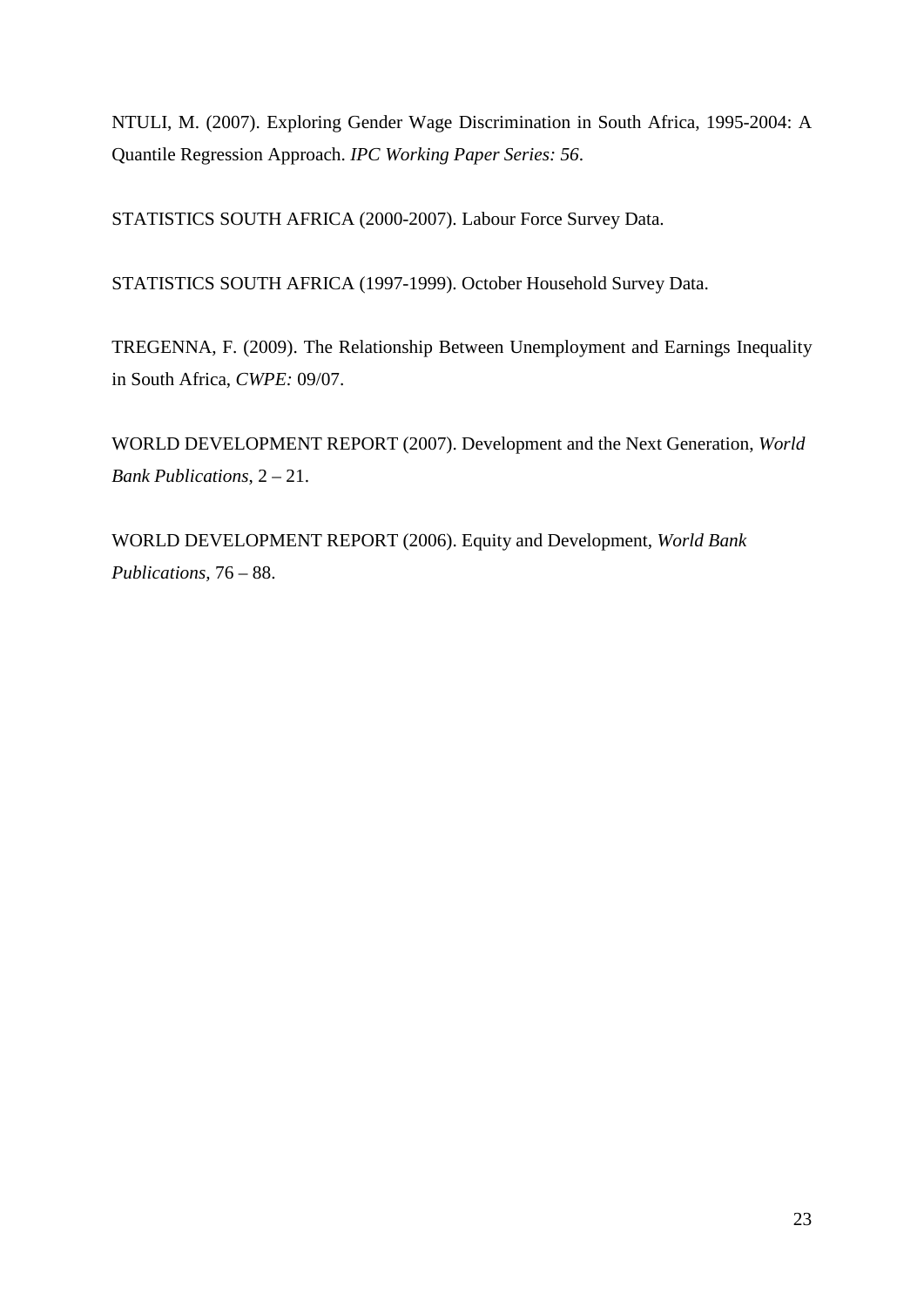|                 | Total |       | African             |      | Coloured            |      | Indian              |      | White               |                        |                       |
|-----------------|-------|-------|---------------------|------|---------------------|------|---------------------|------|---------------------|------------------------|-----------------------|
| Survey          | N     | N     | Weighted<br>percent | N    | Weighted<br>percent | N    | Weighted<br>percent | N    | Weighted<br>percent | $#$ in Labour<br>Force | % Positive<br>Earning |
| 1997 OHS        | 49101 | 36363 | 73.1                | 6894 | 9.8                 | 1442 | 3.1                 | 4402 | 14.0                | 28279                  | 78.1                  |
| 1998 OHS        | 30043 | 22196 | 73.4                | 3779 | 9.7                 | 860  | 3.1                 | 3157 | 13.7                | 19009                  | 72.9                  |
| 1999 OHS        | 40798 | 30390 | 73.6                | 5114 | 9.7                 | 1099 | 3.1                 | 4141 | 13.4                | 27442                  | 71.0                  |
| <b>2000 LFS</b> | 40338 | 31063 | 74.0                | 4941 | 9.7                 | 1026 | 3.1                 | 3236 | 13.1                | 30046                  | 71.6                  |
| <b>2001 LFS</b> | 41456 | 31293 | 74.3                | 5122 | 9.7                 | 1073 | 3.1                 | 3910 | 12.8                | 29713                  | 69.6                  |
| 2002 LFS        | 39807 | 29431 | 74.6                | 5033 | 9.7                 | 1182 | 3.1                 | 4122 | 12.5                | 28632                  | 66.9                  |
| 2003 LFS        | 38875 | 28570 | 74.9                | 4878 | 9.7                 | 1158 | 3.1                 | 4228 | 12.3                | 27054                  | 69.0                  |
| 2004 LFS        | 41717 | 30707 | 75.0                | 6239 | 9.7                 | 949  | 3.1                 | 3784 | 12.0                | 27396                  | 69.5                  |
| 2005 LFS        | 41421 | 30765 | 75.1                | 6172 | 9.8                 | 1001 | 3.0                 | 3406 | 11.8                | 28429                  | 71.3                  |
| 2006 LFS        | 40659 | 30390 | 75.2                | 6239 | 9.8                 | 984  | 3.0                 | 2998 | 11.7                | 28498                  | 71.8                  |
| 2007 LFS        | 40167 | 30200 | 75.4                | 6055 | 9.8                 | 996  | 3.0                 | 2852 | 11.5                | 27279                  | 74.5                  |

Table 1: Size of sample and labour force with percentage by population group and for positive earners

Notes to Table 1: Sample sizes and percentages of men and women aged 25-59 for each year for each of the four major population groups in South Africa. The table also presents the size of the labour force with the weighted percentage working with positive earnings. September rounds of the Labour Force Surveys used. Weighted using cross entropy weights.

Table 2: Kolmogorov-Smirnov tests of the equality of the educational attainment distributions in 1997 and 2002 and 2002 and 2007

|           | African                  |      |               | White   |  |  |
|-----------|--------------------------|------|---------------|---------|--|--|
|           | K-S statistic<br>p-value |      | K-S statistic | p-value |  |  |
| 1997-2002 | 0.056                    | 0.00 | 0.090         | 0.00    |  |  |
| 2002-2007 | 0.051                    | 0.00 | 0.041         | 0.07    |  |  |

Notes to Table 2: Kolmogorov-Smirnov test statistics and significance levels of the test of whether the educational distributions in 1997 vs 2002 and 2002 vs 2007 are equivalent, presented separately for Africans and whites.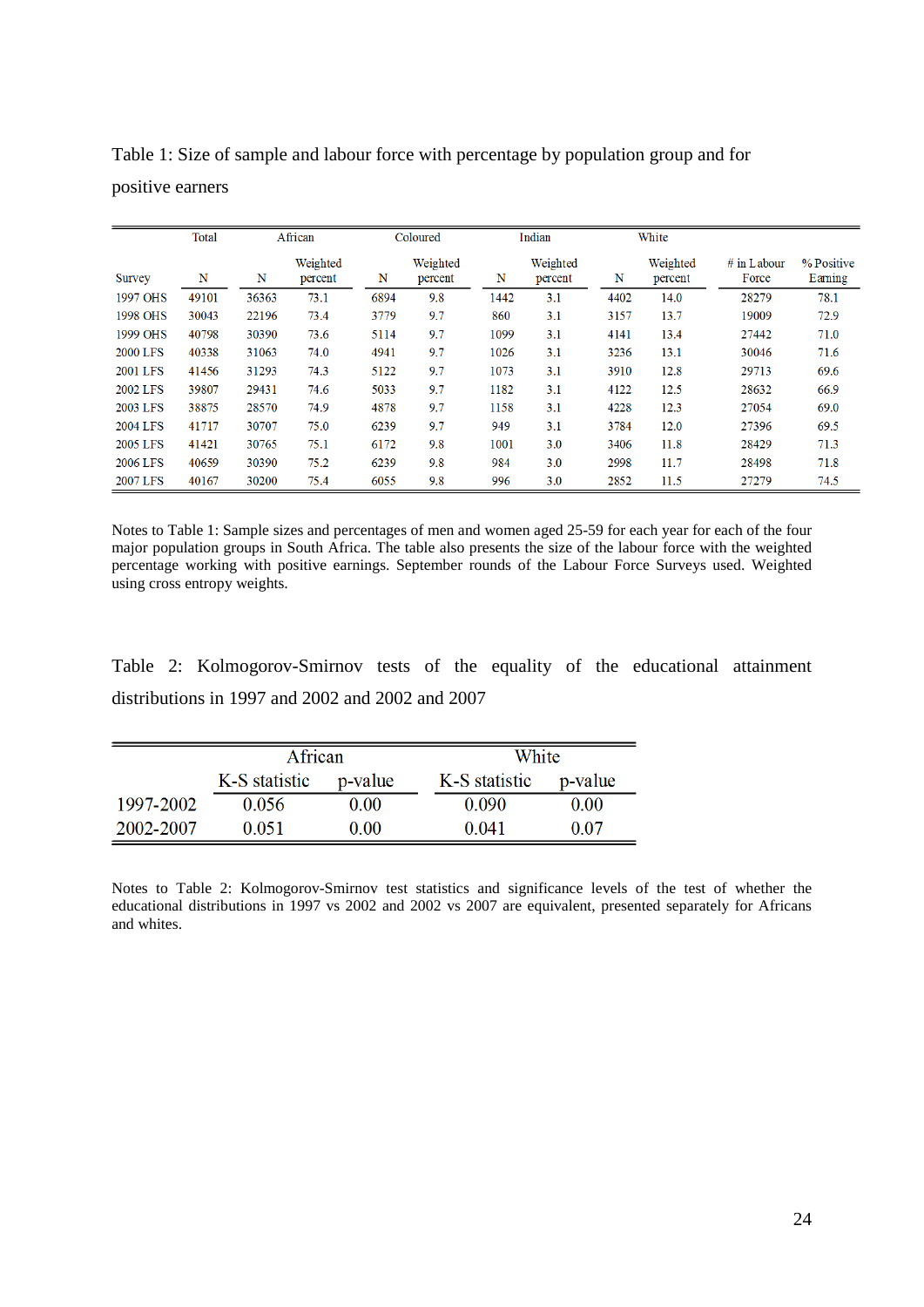|      |           | <b>All South Africans</b> |           | Africans only | Whites only |             |
|------|-----------|---------------------------|-----------|---------------|-------------|-------------|
|      | Total     |                           | Total     |               |             |             |
|      | Variation | % Explained               | Variation | % Explained   | Variation   | % Explained |
| 1997 | 1.29      | 41.7                      | 0.98      | 29.6          | 1.08        | 11.6        |
| 1998 | 1.41      | 45.2                      | 1.11      | 31.0          | 0.97        | 17.6        |
| 1999 | 1.67      | 42.0                      | 1.34      | 29.0          | 1.27        | 14.7        |
| 2000 | 1.43      | 50.4                      | 1.14      | 34.5          | 0.73        | 23.7        |
| 2001 | 1.41      | 52.0                      | 1.12      | 38.5          | 0.79        | 21.0        |
| 2002 | 1.53      | 52.8                      | 1.26      | 41.6          | 0.79        | 19.9        |
| 2003 | 1.44      | 52.7                      | 1.18      | 40.5          | 0.74        | 21.3        |
| 2004 | 1.38      | 49.9                      | 1.10      | 36.9          | 0.86        | 21.1        |
| 2005 | 1.50      | 47.0                      | 1.23      | 38.1          | 1.08        | 19.2        |
| 2006 | 1.40      | 49.5                      | 1.15      | 37.7          | 0.78        | 21.5        |
| 2007 | 1.38      | 49.4                      | 1.14      | 37.9          | 0.81        | 30.3        |

Table 3: Total variance in log earnings and the proportion explained by observable characteristics

Notes to Table 3: The table presents the total variation in log monthly earnings in each year and the proporiton that can be explained by observable characteristics for the full population, Africans only and whites only. Observable characteristics are schooling, gender, age and race in the full population estimates and schooling, gender and age in the African only and white only estimates. Sample include respondents 25-29 in employment with postive earnings.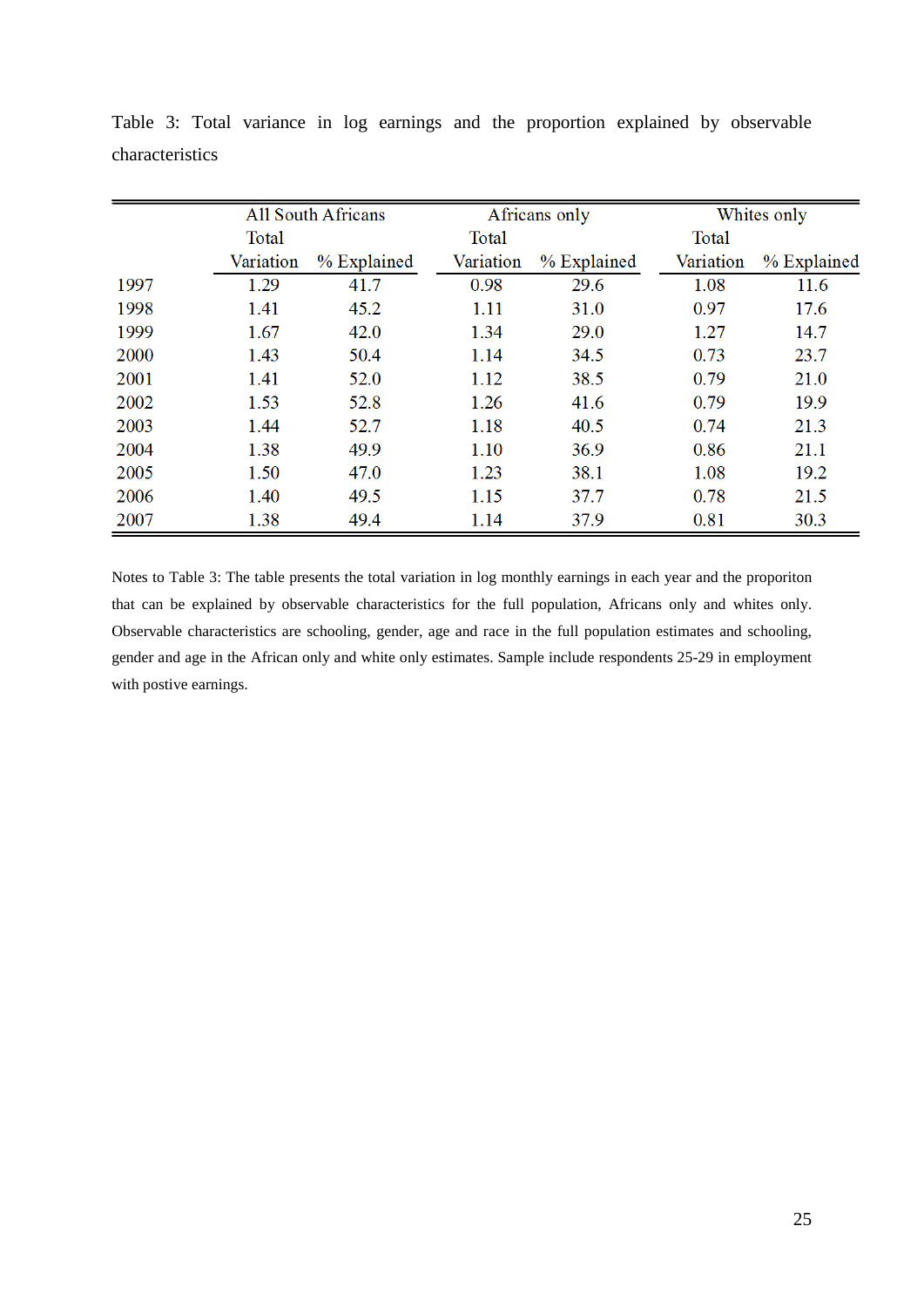|      |           | <b>All South Africans</b> |           | Africans only | Whites only |             |
|------|-----------|---------------------------|-----------|---------------|-------------|-------------|
|      | Total     |                           | Total     |               |             |             |
|      | Variation | % Explained               | Variation | % Explained   | Variation   | % Explained |
| 1997 | 9.03      | 20.7                      | 9.42      | 12.8          | 3.62        | 11.0        |
| 1998 | 10.25     | 21.7                      | 10.44     | 12.5          | 3.47        | 9.6         |
| 1999 | 9.99      | 19.8                      | 10.01     | 11.9          | 4.75        | 10.0        |
| 2000 | 10.36     | 21.1                      | 10.34     | 12.1          | 4.23        | 12.2        |
| 2001 | 11.23     | 21.8                      | 11.04     | 13.9          | 4.91        | 14.5        |
| 2002 | 11.76     | 21.9                      | 11.50     | 14.5          | 4.97        | 9.5         |
| 2003 | 11.35     | 20.8                      | 11.24     | 13.5          | 4.74        | 10.0        |
| 2004 | 11.11     | 19.9                      | 11.02     | 13.4          | 4.89        | 8.7         |
| 2005 | 11.23     | 21.1                      | 11.13     | 15.1          | 5.08        | 13.6        |
| 2006 | 11.21     | 21.0                      | 11.31     | 13.6          | 3.57        | 9.4         |
| 2007 | 10.54     | 19.8                      | 10.68     | 12.9          | 3.49        | 13.0        |

Table 3: Total variance in log earnings and the proportion explained by observable characteristics

Notes to Table 3: The table presents the total variation in log monthly earnings in each year and the proporiton that can be explained by observable characteristics for the full population, Africans only and whites only. Observable characteristics are schooling, gender, age and race in the full population estimates and schooling, gender and age in the African only and white only estimates. Sample include respondents 25-29 in the labour force, the unemployment are included as zero earners.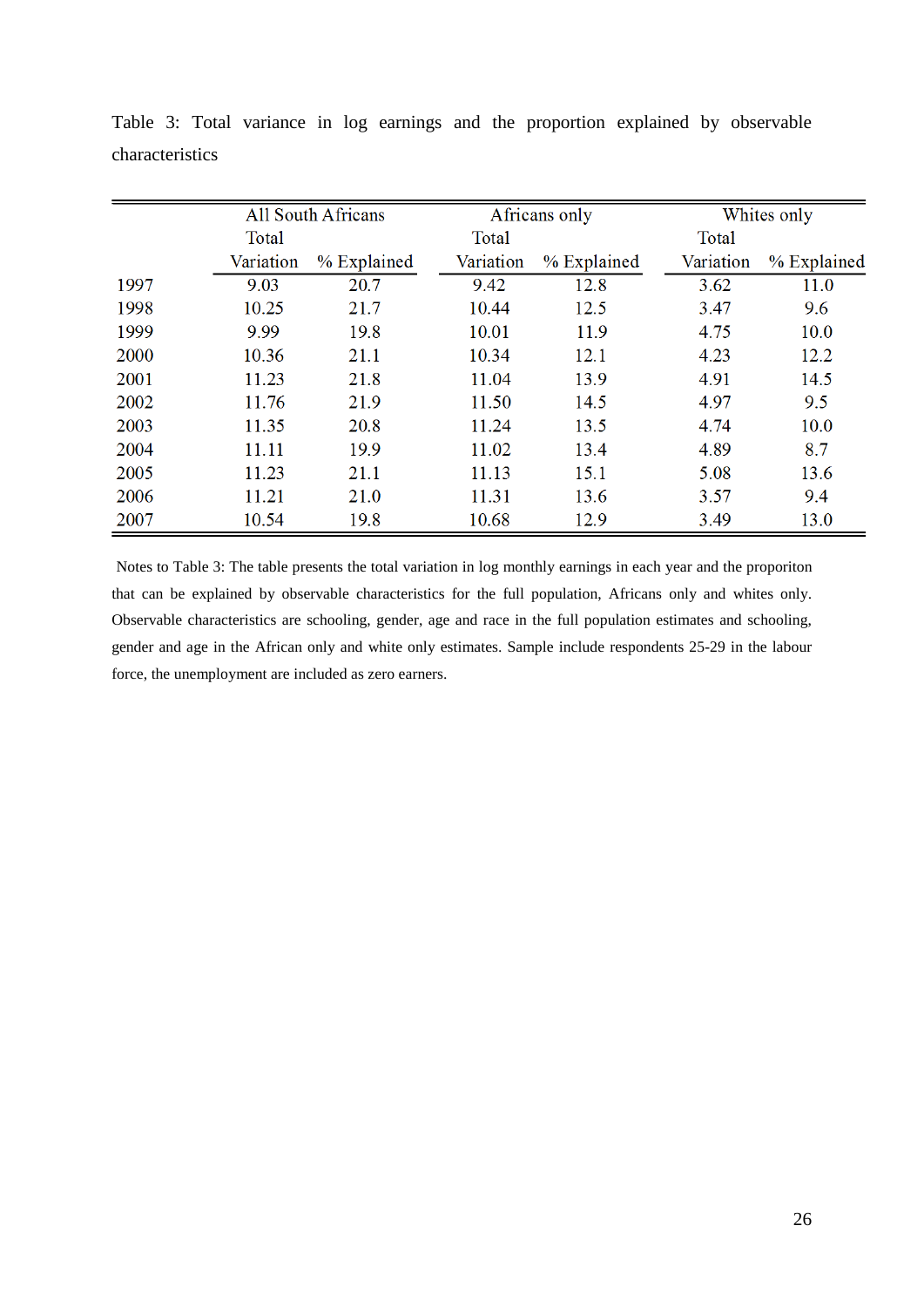| Table A1 |  |
|----------|--|
|----------|--|

|                                     | Log earnings   |               |                |  |  |  |  |
|-------------------------------------|----------------|---------------|----------------|--|--|--|--|
| Variable                            | 1997           | 2002          | 2007           |  |  |  |  |
| Years of schooling at least:        |                |               |                |  |  |  |  |
| l year                              | $-0.0467$      | 0.0437        | $-0.301**$     |  |  |  |  |
|                                     | [0.115]        | [0.0902]      | [0.134]        |  |  |  |  |
| 2 years                             | 0.105          | 0.0963        | 0.194          |  |  |  |  |
|                                     | [0.148]        | $[0.109]$     | [0.122]        |  |  |  |  |
| 3 years                             | 0.0315         | $-0.0946$     | 0.145          |  |  |  |  |
|                                     | [0.106]        | [0.0784]      | [0.106]        |  |  |  |  |
| 4 years                             | $0.133**$      | $0.151***$    | 0.00333        |  |  |  |  |
|                                     | [0.0568]       | $[0.0547]$    | [0.0771]       |  |  |  |  |
| 5 years                             | $0.100*$       | 0.0586        | $-0.0950$      |  |  |  |  |
|                                     | [0.0519]       | [0.0513]      | [0.0824]       |  |  |  |  |
| 6 years                             | 0.0516         | $0.113**$     | $0.192***$     |  |  |  |  |
|                                     | [0.0468]       | $[0.0490]$    | [0.0714]       |  |  |  |  |
| 7 years                             | $0.0975***$    | 0.0127        | 0.0508         |  |  |  |  |
|                                     | [0.0357]       | [0.0408]      | [0.0510]       |  |  |  |  |
| 8 years                             | $0.157***$     | $0.249***$    | $0.182***$     |  |  |  |  |
|                                     | $[0.0296]$     | $[0.0363]$    | [0.0480]       |  |  |  |  |
| 9 years                             | $0.112***$     | $0.0970**$    | $0.0876**$     |  |  |  |  |
|                                     | [0.0328]       | [0.0383]      | [0.0432]       |  |  |  |  |
| 10 years                            | $0.166***$     | $0.223***$    | 0.0559         |  |  |  |  |
|                                     | [0.0334]       | [0.0379]      | [0.0415]       |  |  |  |  |
| 11 years                            | $0.157***$     | $0.151***$    | $0.260***$     |  |  |  |  |
|                                     | [0.0292]       | $[0.0372]$    | [0.0447]       |  |  |  |  |
| 12 years                            | $0.221***$     | $0.321***$    | $0.260***$     |  |  |  |  |
|                                     | [0.0263]       | [0.0327]      | [0.0425]       |  |  |  |  |
| Diploma                             | $0.379***$     | $0.635***$    | $0.686***$     |  |  |  |  |
|                                     | $[0.0283]$     | [0.0276]      | [0.0428]       |  |  |  |  |
| Degree                              | $0.126***$     | $0.309***$    | $0.534***$     |  |  |  |  |
|                                     | [0.0466]       | [0.0449]      | [0.0705]       |  |  |  |  |
| Population group (African omitted): |                |               |                |  |  |  |  |
| White                               | $0.779***$     | $0.885***$    | $0.817***$     |  |  |  |  |
|                                     | [0.0234]       | [0.0252]      | [0.0450]       |  |  |  |  |
| Indian                              | $0.458***$     | $0.597***$    | $0.638***$     |  |  |  |  |
|                                     | [0.0363]       | $[0.0345]$    | [0.0646]       |  |  |  |  |
| Coloured                            | $0.156***$     | $0.374***$    | 0.419***       |  |  |  |  |
|                                     | [0.0169]       | [0.0212]      | [0.0334]       |  |  |  |  |
| Male                                | 0.494***       | $0.530***$    | $0.510***$     |  |  |  |  |
|                                     | [0.0136]       | [0.0152]      | [0.0239]       |  |  |  |  |
| Age                                 | $0.0786***$    | $0.106***$    | $0.0595***$    |  |  |  |  |
|                                     | [0.00671]      | [0.00738]     | [0.0108]       |  |  |  |  |
| Age squared                         | $-0.000789***$ | $-0.00108***$ | $-0.000541***$ |  |  |  |  |
|                                     | [0.000083]     | [0.000091]    | [0.000135]     |  |  |  |  |
| Constant                            | $4.137***$     | $3.425***$    | 5.066***       |  |  |  |  |
|                                     | $[0.133]$      | [0.148]       | [0.206]        |  |  |  |  |
|                                     |                |               |                |  |  |  |  |
| Observations                        | 21,808         | 19,214        | 20,042         |  |  |  |  |
| R-squared                           | 0.417          | 0.529         | 0.494          |  |  |  |  |
|                                     |                |               |                |  |  |  |  |

Notes to Table A1: The table shows Ordinary Least Squares regressions using the log of earnings as the dependent variable. The independent variables include education indicators, racial and a male dummies and a quadratic function of age. The education indicators take on a value of one if the respondent completed x or more years of education, and zero otherwise. Diploma includes technical university training and other post-secondary